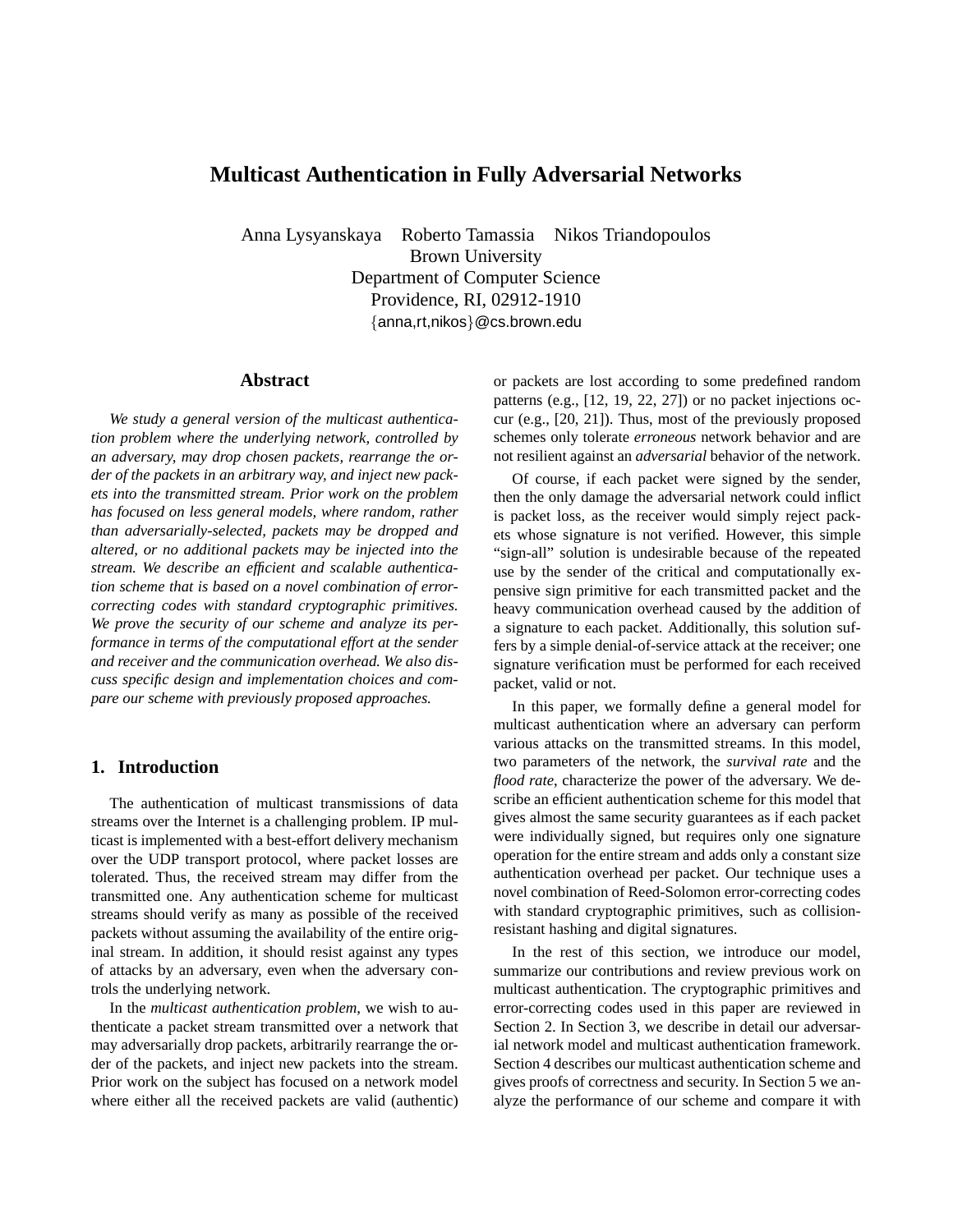various other proposed schemes in terms of security assumptions, underlying network model, resilience to packet loss and injection, computational effort at the sender and receiver, and communication overhead. Conclusions and future work are given in Section 6.

## **1.1. Model and Contributions**

We consider the problem of authenticating a stream of packets transmitted over a *fully adversarial* network. Namely, the network is controlled by an adversary who can destroy packets of her choice, arbitrarily rearrange the order of the packets, and inject new, arbitrarily constructed, packets. We limit the power of the adversary to modify a stream of  $n$  packets transmitted by the sender by introducing two parameters of the network, the *survival rate*  $\alpha$ ,  $0 < \alpha \leq 1$ , and the *flood rate*  $\beta$ ,  $\beta$  > 1, which are assumed to be constants. A network with these two parameters, which we call an  $(\alpha, \beta)$ *-network*, guarantees that despite the presence of the adversary, at least  $\alpha n$  packets in the received stream are valid and the received stream contains at most  $\beta n$  packets. The model is formally described in Section 3. For now, we justify the introduction of the survival and flood rates with the following observations. If too many packets are dropped or corrupted by the adversary, then the main problem is the loss of data, as the small number of valid packets received may be useless even if authenticated. On the other hand, if the adversary can inject a very large number of packets, then we have a denial-of-service attack.

The contributions of our work can be summarized as follows:

- We provide a formal definition of multicast authentication over an  $(\alpha, \beta)$ -network, where arbitrary packets are lost, injected, and rearranged, subject to a given survival rate  $\alpha$  and flood rate  $\beta$ . We also give the requirements for an authentication scheme to be *correct* and *secure*.
- We present the first efficient and scalable multicast authentication scheme for an  $(\alpha, \beta)$ -network. Our scheme is based on digital signatures, cryptographic hash functions and Reed-Solomon error-correcting codes. This last feature of our scheme provides a new interesting connection between coding theory and security.
- We prove the correctness and security of our scheme, analyze its performance in terms of various cost parameters, discuss design and implementation choices, and compare it with previous approaches. In particular, we show that our scheme adds to each transmitted packet only a small amount of authentication information, proportional to  $\beta/\alpha^2$ , and that all the valid pack-

ets received are recognized, while all the invalid packets are rejected.

The only prior approach that provides security in our adversarial model and is the inefficient "sign every packet" solution, which consists of either  $(i)$  singing each packet individually or  $(ii)$  using a Merkle hash tree [28]. The trivial solution of signing each packet individually is not viable due to heavy computational operations at both the sender and the receiver, but also because secret-key operations are expensive in terms of the security architecture as well. The Merkle-tree-based authentication scheme has the drawback that the communication overhead (signature and hash values) grows with the number of packets sent.

## **1.2. Prior and Related Work**

Previous work on multicast authentication considers both unconditionally secure and computationally secure authentication. Approaches based on the information theoretic model (see, e.g., [8, 26]) tend to be less practical. In the rest of this section, we overview approaches that use computationally secure authentication.

*MAC-Based Approaches.* Various approaches use message authentication codes (MACs) and secret-key cryptography. The trivial solution here is having the group members sharing a secret key and including a MAC into every packet sent, but this scheme is not secure, as any user can spoof packets. In another MAC-based trivial solution, each receiver has her own secret key and the sender possesses all such keys. To authenticate a stream, the sender adds to each packet a MAC for every receiver. This approach is not scalable because of the high communication cost. In [4], a MAC-based scheme is described that is secure with high probability against any coalition of w corrupted users and where  $O(w)$  MACs are appended to each packet. This scheme is not fully scalable due to its communication overhead. In [22], another scheme that uses MACs is proposed, where a MAC is appended to every packet and the key of the MAC is provided in some subsequent packet. To tolerate packet losses, the keys are generated by means of a hash chain. This approach has low communication overhead. However, it requires time synchronization between the parties. Two MAC-based schemes that make explicit use of the topology of a multicast tree are presented in [29]. Both schemes are similar in concept to [22] and take denial-of-service and access control into consideration (namely, a corrupted packet is filtered out as soon as possible in the multicast tree and only legitimate group subscribers can authenticate the multicast packets). Both schemes assume the existence of secure and trusted routers at the nodes of the tree. In addition, the first scheme uses clock synchronization, whereas the second scheme re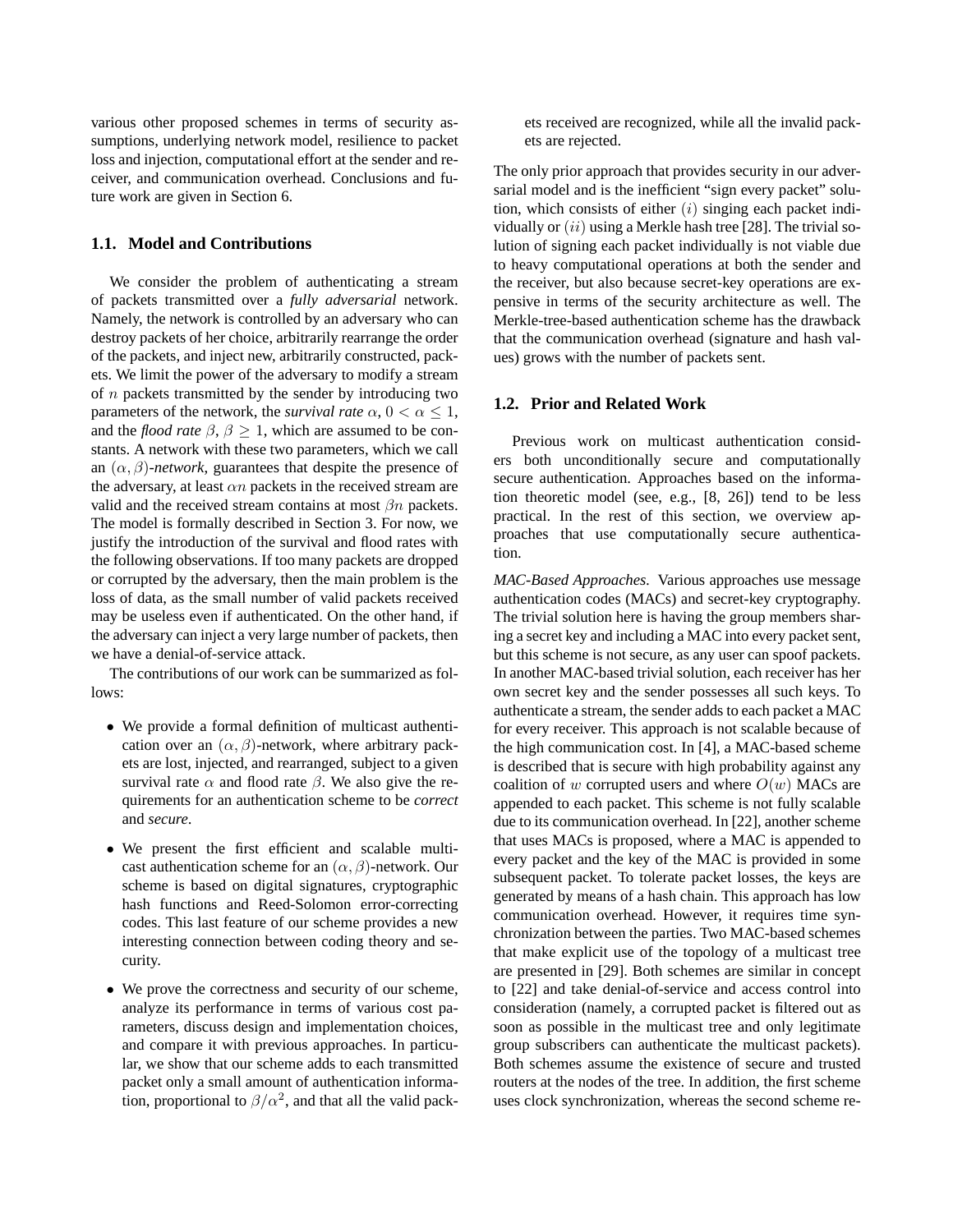lies on the existence of secure channels between the source and each of the receivers.

Boneh et al. [1] generalize MACs to a multicast setting by defining a new primitive for multicast authentication called multicast MAC (MMAC). They show that any MMAC scheme can be transformed into a digital signature scheme of almost the same efficiency. Thus, any multicast authentication scheme not relying on additional assumptions on the network (such as synchronization, trusted routers, or secure channels) may as well use a signature scheme! This brings us to *signature amortization*. Other research efforts have focused on building faster signature schemes for signing every packet separately (e.g., [10, 25]).

*Signature Amortization.* Other approaches use the mechanism of signature amortization, where a single digital signature is used for the authentication of multiple packets. A first scheme that uses signature amortization over a hash chain appears in [10]. Each packet  $p_i$  is augmented with authentication information  $a_i$ , which is recursively defined as the hash of  $p_{i+1} \circ a_{i+1}$  ( $\circ$  denotes concatenation). Also, the augmented first packet  $p_1 \circ a_1$  is digitally signed. This scheme has constant authentication overhead per packet but does not tolerate packets losses. In [28], a Merkle hash tree is used to amortize a signature over  $n$  packets. Namely, a hash tree is built on top of the hashes of the packets and the root hash value is digitally signed. Each packet is augmented with authentication information that consists of the signed root hash and the hashes of the siblings of the nodes on the path between the root and the leaf associated with the packet. The scheme tolerates packet losses but has logarithmic communication overhead per packet. In contrast, our approach, which also uses signature amortization, has *constant* communication overhead.

*Graph-Based Authentication.* Graph-based authentication [12, 19, 22, 27] generalizes the idea of amortizing a signature over a hash chain in such a way as to tolerate packet losses. A single-sink directed acyclic graph (DAG) G is defined, where each vertex corresponds to a packet. A directed edge from packet  $p_i$  to packet  $p_j$  indicates that the authentication information  $a_j$  of packet  $p_j$  includes the hash of  $p_i \circ a_i$ . Also, the augmented packet  $p_1 \circ a_1$  of the sink of the DAG is digitally signed. The validation of packets proceeds backward along the edges of the graph. Namely, if packet  $p_j$  has been validated and edge  $(p_i, p_j)$  exists in  $G$ , then the validity of packet  $p_i$  can be determined using the authentication information  $a_j$  of  $p_j$ . Graph-based authentication schemes offer probabilistic security guarantees provided packet losses occur randomly (i.e., they are not adversarially selected). In particular, they require that the signature packet will reach the receiver intact. Two packet loss patterns have been studied: the uniform model, where each packet is lost with a fixed probability and independently of other packets being lost, and the bursty model, where a packet is lost with a fixed probability and then a given number of successive packets are also lost.

In [22], G is an augmented-chain graph, consisting of a path plus additional edges that connect vertices at various distances. In [12], another augmented-chain graph is designed specifically to tolerate bursty packet losses. Random graphs and a new scheme that is resilient to multiple bursty losses are studied in [19]. Finally, in [27], expander graphs are used. The efficiency of graph-based authentication schemes is analyzed in [5] and experimentally studied in [7].

*Erasure Codes.* In [21] and [20], erasure codes (e.g., [16, 17, 23]) are used for multicast authentication to tolerate adversarially-chosen packet losses and disperse one signature over the packets in a group. The constructions are efficient in terms of communication cost and similar in principle. The two schemes only differ in that in [20], encoding is performed twice to reduce the size of the authentication information. Both schemes are, however, vulnerable to a very simple attack: a single injected packet can compromise the correctness of the decoding procedure at the receiver. In [15], a "binding" of the valid packets through the use of a Merkle hash tree has been recently proposed to tolerate packet injections: each packet carries also the Merkletree authentication information so that blocks of valid packets are grouped together and blocks of invalid packets are filtered out. This scheme suffers from high, *not constant*, per-packet communication overhead.

#### **2. Preliminaries**

In this section, we introduce some notation (mostly from [18]) and define the cryptographic and coding primitives that we use in our construction.

#### **2.1. Notation**

Let A be an algorithm. By  $A(\cdot)$  we denote that A has one input (resp., by  $A(\cdot, \ldots, \cdot)$  we denote that A has several inputs). By  $y \leftarrow A(x)$ , we denote that y was obtained by running A on input x. If A is deterministic, then this  $y$ is unique; if  $A$  is probabilistic, then  $y$  is a random variable. If S is a finite set, then  $y \leftarrow S$  denotes that y was chosen from S uniformly at random. By  $y \in A(x)$  we mean that the probability that y is output by  $A(x)$  is positive.

By  $A^{O}(\cdot)$ , we denote an algorithm that makes queries to an oracle  $O$ . I.e., this algorithm (Turing machine) will have an additional (read/write-once) query tape, on which it will write its queries in binary; once it is done writing a query, it inserts a special symbol "#". By external means, once the symbol "#" appears on the query tape, oracle  $O$  is invoked and its answer appears on the query tape adjacent to the "#"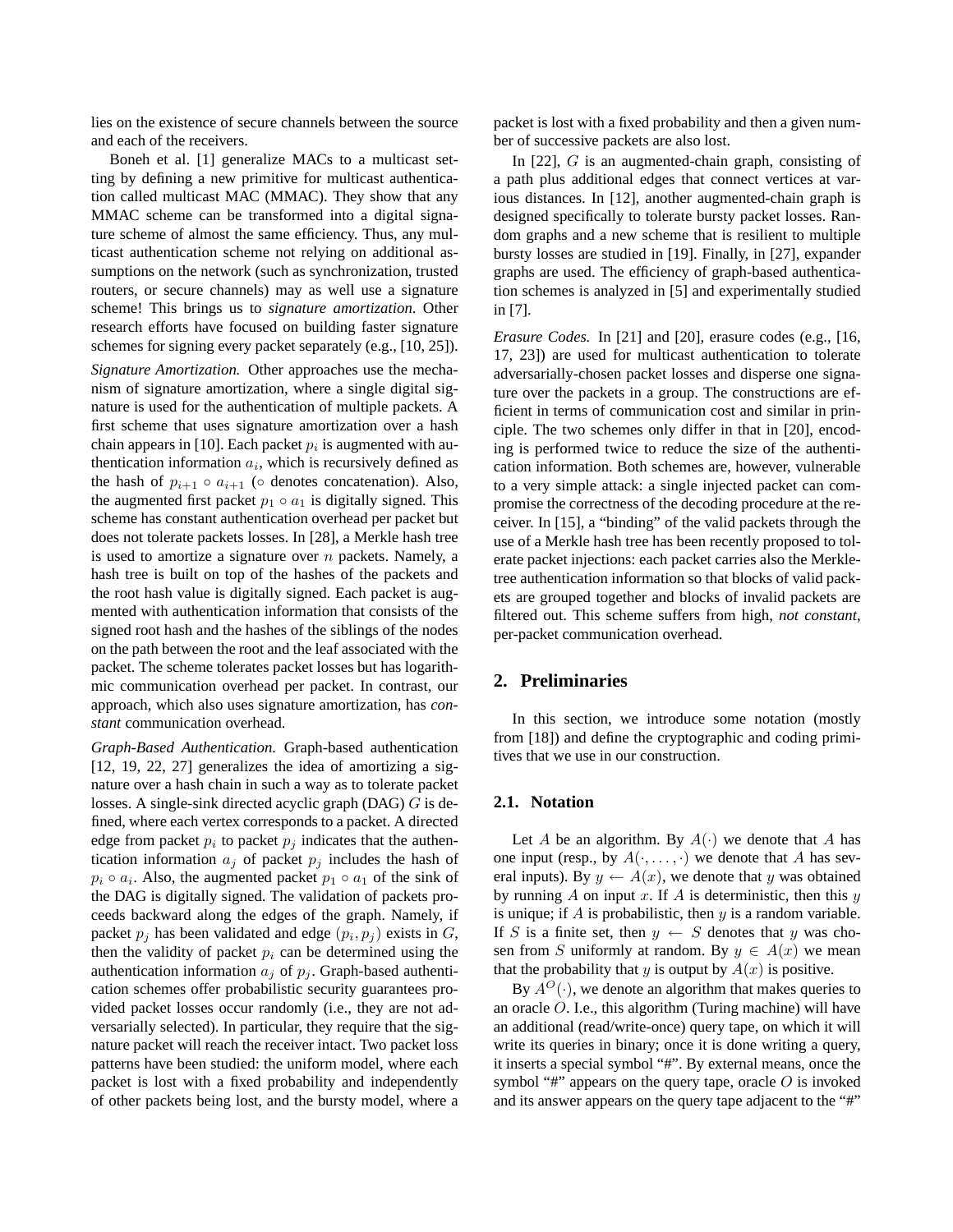symbol. By  $Q = Q(A^O(x)) \leftarrow A^O(x)$  we denote the contents of the query tape once A terminates, with oracle O and input x. By  $(q, a) \in Q$  we denote the event that q was a query issued by  $A$ , and  $a$  was the answer received from oracle O.

Let b be a boolean function. By  $(y \leftarrow A(x) : b(y))$ , we denote the event that  $b(y)$  is TRUE after y was generated by running A on input x. The statement  $Pr[\{x_i \leftarrow$  $A_i(y_i)\}_{1\leq i\leq n} : b(x_n)]=\alpha$  means that the probability that  $b(x_n)$  is TRUE after the value  $x_n$  was obtained by running algorithms  $A_1, \ldots, A_n$  on inputs  $y_1, \ldots, y_n$ , is  $\alpha$ , where the probability is over the random choices of the probabilistic algorithms involved.

#### **2.2. Cryptographic Primitives**

The following definition is due to Goldwasser, Micali, and Rivest [11], and has become the standard definition of security for signature schemes. Schemes that satisfy it are also known as signature schemes secure against *adaptive chosen-message attack*.

**Definition 2.1 (Signature scheme).** *Probabilistic polynomial-time algorithms*  $(G(\cdot))$ *,*  $Sign_{(.)}(\cdot)$ ,  $Verify_{(.)}(\cdot, \cdot)$ ), where  $G$  is the key generation algo*rithm,* Sign *is the signature algorithm, and* Verify *the verification algorithm, constitute a digital signature scheme for a family (indexed by the public key* PK*) of message spaces* M(·) *if the following two hold:*

*Correctness. If a message* m *is in the message space for a given public key* PK*, and* SK *is the corresponding secret key, then the output of*  $\text{Sign}_{SK}(m)$  *will always be accepted by the verification algorithm* Verify<sub>*PK</sub>*. *More formally, for*</sub> *all values* m *and* k*:*

$$
\Pr[(PK, SK) \leftarrow G(1k); \sigma \leftarrow \text{Sign}_{SK}(m) : m \leftarrow \mathcal{M}_{PK} \wedge \neg \text{Verify}_{PK}(m, \sigma)] = 0.
$$

*Security. Even if an adversary has oracle access to the signing algorithm that provides signatures on messages of the adversary's choice, the adversary cannot create a valid signature on a message not explicitly queried. More formally, for all families of probabilistic polynomial-time or*acle Turing machines  $\{A_k^{(\cdot)}\}$  $\binom{f}{k}$ , there exists a negligible func*tion*<sup>1</sup>  $\nu(k)$  *such that* 

$$
\Pr[(PK, SK) \leftarrow G(1^k); (Q, m, \sigma) \leftarrow A_k^{\text{Sign}_{SK}(\cdot)}(1^k):
$$
  
Verify<sub>PK</sub>(m, \sigma) = 1  $\land \neg(\exists \sigma' \mid (m, \sigma') \in Q)] = \nu(k).$ 

For completeness, we give a standard definition of a family of collision-resistant hash functions.

**Definition 2.2 (Collision-resistant Hash Function).** *Let* H *be a probabilistic polynomial-time algorithm that, on in* $p$ ut  $1^k$ *, outputs an algorithm*  $H$  :  $\{0,1\}^* \mapsto \{0,1\}^k$ *. Then* H *defines a family of collision-resistant hash functions if:*

*Efficiency.* For all  $H \in H(1^k)$ , for all  $x \in \{0,1\}^*$ , it takes *polynomial time in*  $k + |x|$  *to compute*  $\mathcal{H}(x)$ *.* 

*Collision-resistance. For all families of probabilistic polynomial-time Turing machines*  $\{A_k\}$ *, there exists a negligible function*  $\nu(k)$  *such that* 

> $\Pr[\mathcal{H} \leftarrow H(1^k); (x_1, x_2) \leftarrow A_k(\mathcal{H})$ :  $x_1 \neq x_2 \wedge \mathcal{H}(x_1) = \mathcal{H}(x_2) = \nu(k).$

#### **2.3. Error Correcting Codes**

Error correcting codes allow recovering a message that is transmitted over a noisy channel. Let  $q \geq 2$  be the size of alphabet  $[q] = \{1, 2, ..., q\}$ . An *error correcting code*  $[n, k]_q$ is a function  $C : [q]^k \rightarrow [q]^n$ , that processes a k-length message x over  $[q]$  and adds redundancy to form a longer n-length codeword  $C(x)$ . The processing and the added redundancy help correcting up to e errors of the codeword  $C(x)$ ; that is, given a received word  $y \in [q]^n$  such that y and  $C(x)$  differ in at most e characters of the alphabet, we can unambiguously correct (decode) y to  $C(x)$ . The value e depends on the code. If only redundancy is added by a code  $C$ , i.e., if all symbols of x appear also among the symbols of  $E(x)$ , then the code is *systematic*. *List-decoding* allows to ambiguously correct even more errors. Given that  $C(x)$  is received as word  $y \in [q]^n$ , list-decoding provides a list of candidate messages, such that  $x$  belongs in this list.

*Reed-Solomon codes* [24] are a family of codes that are based on properties of univariate polynomials over finite fields. We next define the  $[n, k+1]_q$  Reed-Solomon code, where  $n$ ,  $k$  and  $q$  are positive integers and parameters of the code. We present here a slightly modified definition of Reed-Solomon codes than the one commonly used in the literature, so that, by definition, Reed-Solomon codes considered in this paper are systematic. This property is not necessary for the correctness of our scheme, but offers an extra desired property in our construction, discussed in Section 5 and requires no extra computational effort at the encoder.

**Definition 2.3 (Reed-Solomon code).**  $A [n, k+1]_q$  *Reed-Solomon code consists of the following components:*

*Alphabet. The alphabet is a finite field*  $\mathbb{F}_q$  *of size*  $q \ge n$ *, with* q *being a prime power.*

*Encoder.* The code is a function  $C : \mathbb{F}_q^{k+1} \to \mathbb{F}_q^n$ , where  $n > k + 1$ *. In more detail, the encoder:* 

*1. takes as input the parameters n and k*, *and*  $k+1$  *points*  $(i, y_i), i \in \mathbb{F}_q, y_i \in \mathbb{F}_q, 1 \leq i \leq k+1,$ 

<sup>1</sup> A function  $\nu : \mathbb{N} \to \mathbb{R}$  is negligible if for every positive polynomial  $p(\cdot)$  and for sufficiently large  $k, \nu(k) < \frac{1}{p(k)}$ .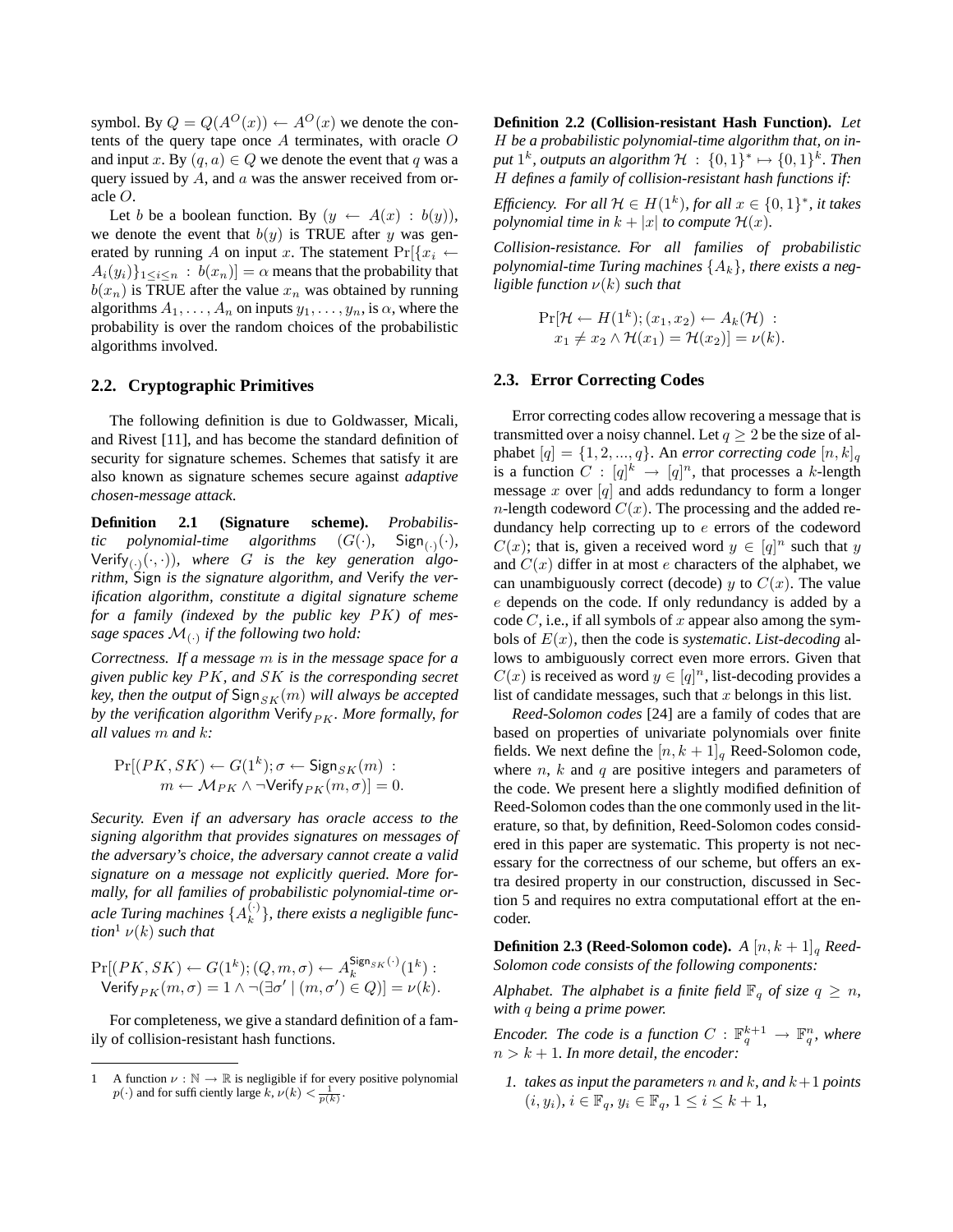- *2. finds a unique univariate polynomial*  $p \in \mathbb{F}_q[x]$  *over elements of*  $\mathbb{F}_q$  *and of degree at most k*, *such that*  $p(i) = y_i, \, 1 \leq i \leq k+1, \,$  and
- *3. outputs points*  $(i, p(i))$ *, for*  $1 \leq i \leq n$ *. The ratio*  $\frac{k+1}{n} < 1$  *is called the* rate *of the code.*

#### *We have that* C *is a systematic code.*

*Decoder* (GS-*Decoder*). Let  $\epsilon > 0$  *be a parameter that controls the performance of the decoder. The decoder takes as input parameters* n *and* k*, the number of errors* e *that may occur,* and *n* points  $(x_i, y_i)$ ,  $1 \leq i \leq n$ , and list-decodes, *i.e., it outputs a list of all univariate polynomials*  $p \in \mathbb{F}_q[x]$ *of degree at most k such that*  $y_i \neq p(x_i)$  *for less than e values of i*,  $1 \leq i \leq n$ *.* 

For a  $[n, k+1]_q$  Reed-Solomon code, we use a decoder that runs in polynomial time and is due to Guruswami and Sudan [13, 14]. We refer to this decoder as GS-Decoder.

**Theorem 2.1 (Guruswami-Sudan).** *Consider a*  $[n, k+1]_q$ *Reed-Solomon code. For any*  $\epsilon > 0$ , *given n points with*  $e = n - \sqrt{(1 + \epsilon)kn}$  errors, GS-Decoder outputs a list of size  $O(\epsilon^{-1} \sqrt{n/k})$  in  $O(n^2 \epsilon^{-5} \log^2 q \log^{O(1)} \log q)$  time,  $performing$   $O(n^2\epsilon^{-5} \log q)$  *field operations.* 

We view  $\epsilon$  as a parameter of the GS-Decoder,  $\epsilon > 0$ , and use  $\mathsf{GSDecode}_{\epsilon}(n, k, e, \{(x_i, y_i)|1\leq i\leq n\})$  to denote that GS-Decoder runs with parameter  $\epsilon$  having as input parameters the integers n, k, e and the points  $(x_i, y_i)$ ,  $1 \leq i \leq n$ .

In practice, codes with constant expansion are used, where  $k = \rho n$  for some constant  $\rho < 1$ . In particular, our construction makes use of a  $[n, \rho n+1]_q$  Reed-Solomon code, with  $\rho < 1$ , over some large alphabet of size  $q = 2^c$ for some constant  $c$ . From Theorem 2.1 we have the following.

**Corollary 2.2.** *For any*  $[n, \rho n+1]_q$  *Reed-Solomon code, for any constants*  $\epsilon > 0$  *and*  $\rho < 1$  *such that*  $\sqrt{(1 + \epsilon)\rho} < 1$ *, on an input with*  $e = (1 - \sqrt{(1+\epsilon)\rho})n$  *errors, GS-Decoder*  $\tilde{O}(n^2)$  *outputs a list of*  $O(1)$  *size in*  $\tilde{O}(n^2)$  *time, performing*  $\tilde{O}(n^2)$ *field operations.*

GS-Decoder is based on an algorithm that solves the *polynomial reconstruction* problem: given k, t, and n points  $\{(x_i, y_i), 1 \leq i \leq n\}$ , where  $x_i, y_i \in \mathbb{F}_q$ , find a list that contains all univariate polynomials  $p \in \mathbb{F}_q[x]$  of degree at most k such that  $y_i = p(x_i)$  for at least t values of i,  $1 \leq i \leq n$ . Polynomial reconstruction and Reed-Solomon list-decoding are equivalent problems [13]. Namely, the following corollary is equivalent to Corollary 2.2.

**Corollary 2.3.** *For any constants*  $\epsilon > 0$  *and*  $\rho < 1$ *, polynomial reconstruction on input*  $\rho n$ *, t, and n points in*  $\mathbb{F}_q \times \mathbb{F}_q$ *can be solved, in*  $\tilde{O}(n^2)$  *time, provided*  $t \geq \sqrt{(1+\epsilon)\rho}n$ , where  $\tilde{O}(n^2)$  field operations are performed and the out*put list has* O(1) *size.*

# **3. Network Model and Authentication Framework**

A sender transmits a data stream, consisting of  $n$  packets marked with a *group identification tag* 2 (*GID*) to a receiver over an underlying "best-effort" network. No guarantees about the delivery of the packets exist in general. Furthermore, the network is an adversary of great, yet not unlimited, power. In our model, packets may be *adversarially lost, altered, delayed, or injected*. However, this adversary is not given complete freedom — if it were, then no messages would ever get delivered, and so our task would be hopeless.

#### **3.1. The**  $(\alpha, \beta)$ **-Network Model**

We model the network as an *adversarial* entity, i.e., an entity that can *simultaneously* inflict *any possible type* of attack to the transmitted data stream. The repertoire of attacks consists of packet *losses*, *injections*, *alterations* and *rearrangements*. These modifications of the data stream are adversarially chosen so that the adversary can cause the loss of any selected packets. The ability to tolerate packet losses has been widely considered an important property of multicast authentication schemes [12, 19, 21, 22, 27, 28]. However, only a few previous schemes [21, 28] tolerate *adversarial losses*, i.e., the capability by the adversary to choose which packets are dropped and which survive.

Also, the adversary can inject packets of random or malicious structure into the stream. This type of network failure has not been studied as widely in the context of multicast authentication. In contrast, we develop robust techniques for dealing with it.

Finally the adversary can arbitrarily modify, delay or rearrange packets. Note that changing a packet corresponds to destroying (losing) it and injecting a new packet.

An adversarial network modelled with the above capabilities in terms of how the adversary is acting is what we call a *fully adversarial network*.

**Definition 3.1 (Fully adversarial network).** *A* fully adversarial network *is a network that is used for the transmission of a data stream and is* controlled *by an adversary. In particular, the adversary can:*

• *cause packets of* her choice *to be lost;*

<sup>2</sup> Conventionally and without loss of generality, we consider data streams consisting of  $n$  packets, that is, at the sender, the data for transmission is arranged in groups of size n. The *GID* adds no new assumption about the transmitted stream. It corresponds to a means for the packets to be grouped together, which in practice can be provided by any network-layer transmission protocol in use. In our framework, the *GID* is used as an abstract quantity of constant size; in practice, it is a string of some small constant size, e.g., the size of a hash value (20 bytes for SHA-1).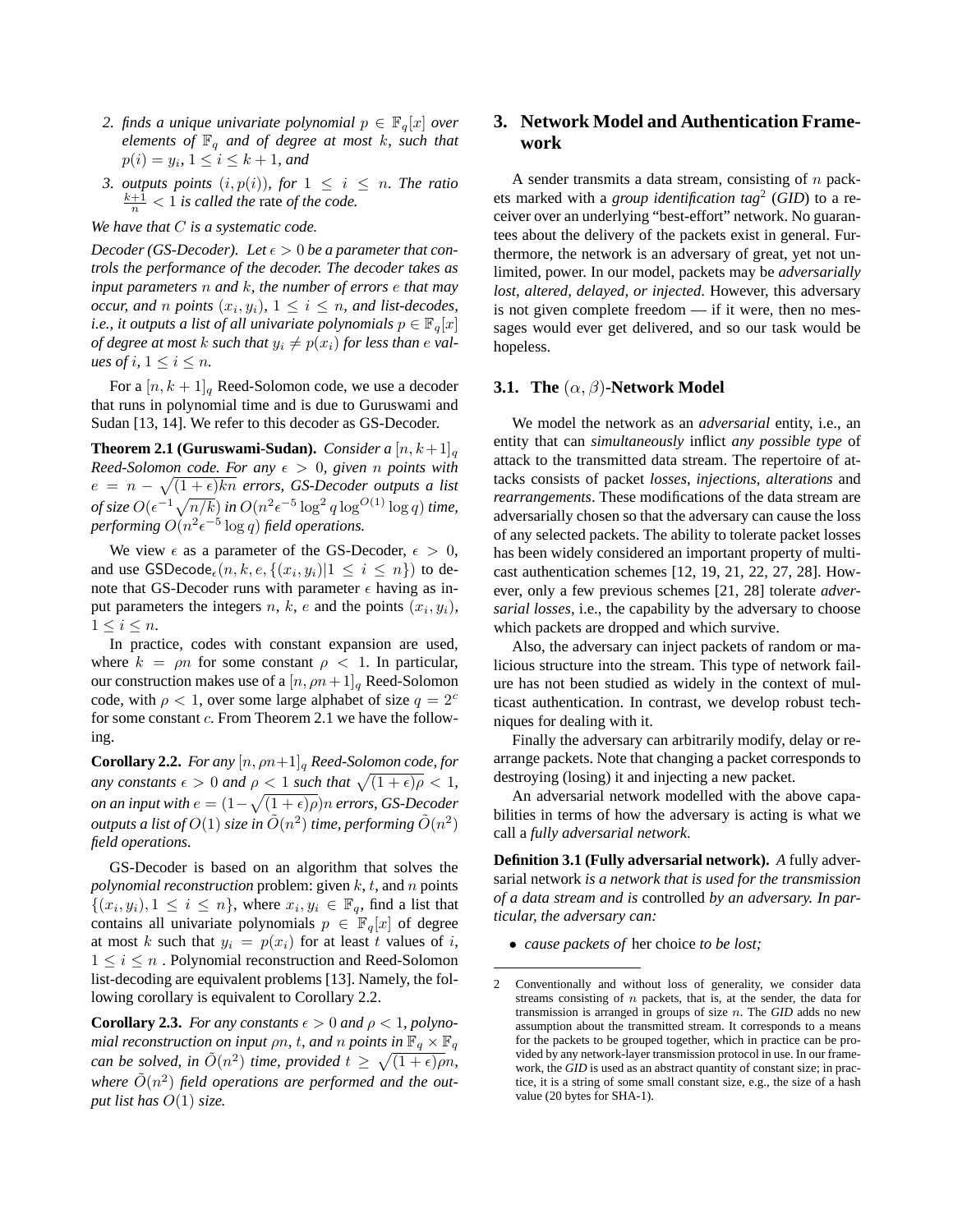- *inject packets (either* random *ones or with a* specific malicious structure*); and*
- arbitrarily *alter, delay or rearrange packets.*

It is realistic to assume that even if an adversary controls part of the network, there are still some honest routers and at least a fraction of the data packets goes through them. Thus, we expect some *reliability* from the network; namely, the network will faithfully deliver at least a constant fraction,  $\alpha$ , of all the packets of a given stream. This assumption is also justified by the fact that if fewer than a constant fraction of the packets survive, then it is unlikely that meaningful information can be extracted from the surviving packets. Also, in modelling the ability of the adversary to maliciously inject invalid packets, we take the following into consideration: if the adversary injects packets at too high a rate, this will result in a denial-of-service attack. In this case, the receiver's primary concern is unlikely to be authentication. Thus, we assume that authentication is useful when the stream is expanded by no more than a constant factor  $\beta$  through adversarial packet injections.

Our two assumptions about the power of the adversary to modify a stream of  $n$  packets transmitted by the sender are expressed by two *parameters* of the adversarial network: the *survival rate*  $\alpha$  and the *flood rate*  $\beta$ . In this paper, both rates are considered to be constants.

**Definition 3.2 (Network parameters).** *Consider a network through which a stream of* n *packets is transmitted by the sender.*

- *The survival rate*  $\alpha$ ,  $0 < \alpha \leq 1$ , *is the minimum fraction of the packets that are guaranteed to reach the receiver unmodified. I.e., at least* αn *packets in the received stream are valid.*
- *The* flood rate  $\beta$ ,  $\beta \geq 1$ , *is the maximum factor by which the size of the received stream may exceed the size of the transmitted stream. I.e., at most* βn *packets are in the received stream.*

A network with the above characteristics in terms of adversarial behavior and reliability is what we call an  $(\alpha, \beta)$ *network* and is the basis for our multicast authentication framework.

**Definition 3.3**  $((\alpha, \beta)$ -network). An  $(\alpha, \beta)$ -network *is a fully adversarial network with survival rate* α *and flood rate* β*.*

## **3.2. Authentication Framework**

We describe a new multicast authentication framework that is based on the  $(\alpha, \beta)$ -network model. Our definition of a *multicast authentication scheme* essentially mimics the classical definition of security for signatures [11]. (This is

not surprising since in [1] it is shown that the two problems are equivalent.) A signature scheme consists of key generation, signature, and verification algorithms (see Definition 2.1). Similarly, we have key generation, authentication, and decoding algorithms, specified below.

**Key Generation:** The key generation algorithm KeyGen is a probabilistic polynomial-time algorithm that takes as input the security parameter  $1^k$ , and outputs the key pair  $(PK, SK)$ . We write  $(PK, SK) \leftarrow \textsf{KeyGen}(1^k)$ .

We assume that the sender knows both the public key  $PK$  and the secret key  $SK$  and that the receiver knows the public key  $PK$ . The following two algorithms, authenticator Auth and decoder Decode, are executed by the sender and the receiver respectively. The sender runs Auth to process data packets and create the authenticated packets. The receiver runs Decode to decode the received packets and recognize the valid ones.

**Authenticator:** The authenticator algorithm Auth takes as input:

- $(SK, PK)$ : the secret key and the public key.
- *GID*: the group identification tag of the data stream.
- $n:$  the number of packets that need to be authenticated.
- $\alpha$ ,  $\beta$ : the survival and flood rates (at least  $\alpha n$  packets are valid and at most  $\beta n$  packets claim to belong to a given *GID*).
- $DP = \{p_1, \ldots, p_n\}$ : the *data packets* that need to be authenticated.

The output of the authenticator algorithm is the set of *authenticated packets*  $AP = \{a_1, \ldots, a_n\}$ . We write:  $AP \leftarrow$ Auth $(SK, PK, GID, n, \alpha, \beta, DP)$ .

**Decoder:** The decoder algorithm Decode takes as input:

- $PK$ : the public key
- *GID*: the group identification tag.
- $n:$  the number of the original data packets.
- $\alpha$ ,  $\beta$ : the survival and flood rates.
- $RP = \{r_1, \ldots, r_m\}$ : the received packets.

The decoder either *rejects* the input (when less than  $\alpha n$ of the received packets are valid, or more than  $(\beta - \alpha)n$ packets are injected by the adversary), or produces the *out*put packets  $OP = \{p'_1, \ldots, p'_n\}$ . Some of these packets may be empty — an empty output packet is denoted by ∅, and corresponds to the event that the decoder did not receive the corresponding authenticated packet. We write:  $\{OP, \text{reject}\} \leftarrow \text{Decode}(PK, GID, n, \alpha, \beta, RP).$ 

A signature scheme has two requirements: correctness and security. We have similar requirements for a multicast authentication scheme. A multicast authentication scheme is  $(\alpha, \beta)$ -*correct* if, whenever at least  $\alpha n$  correct authenticated packets are received among  $\beta n$  total packets, all and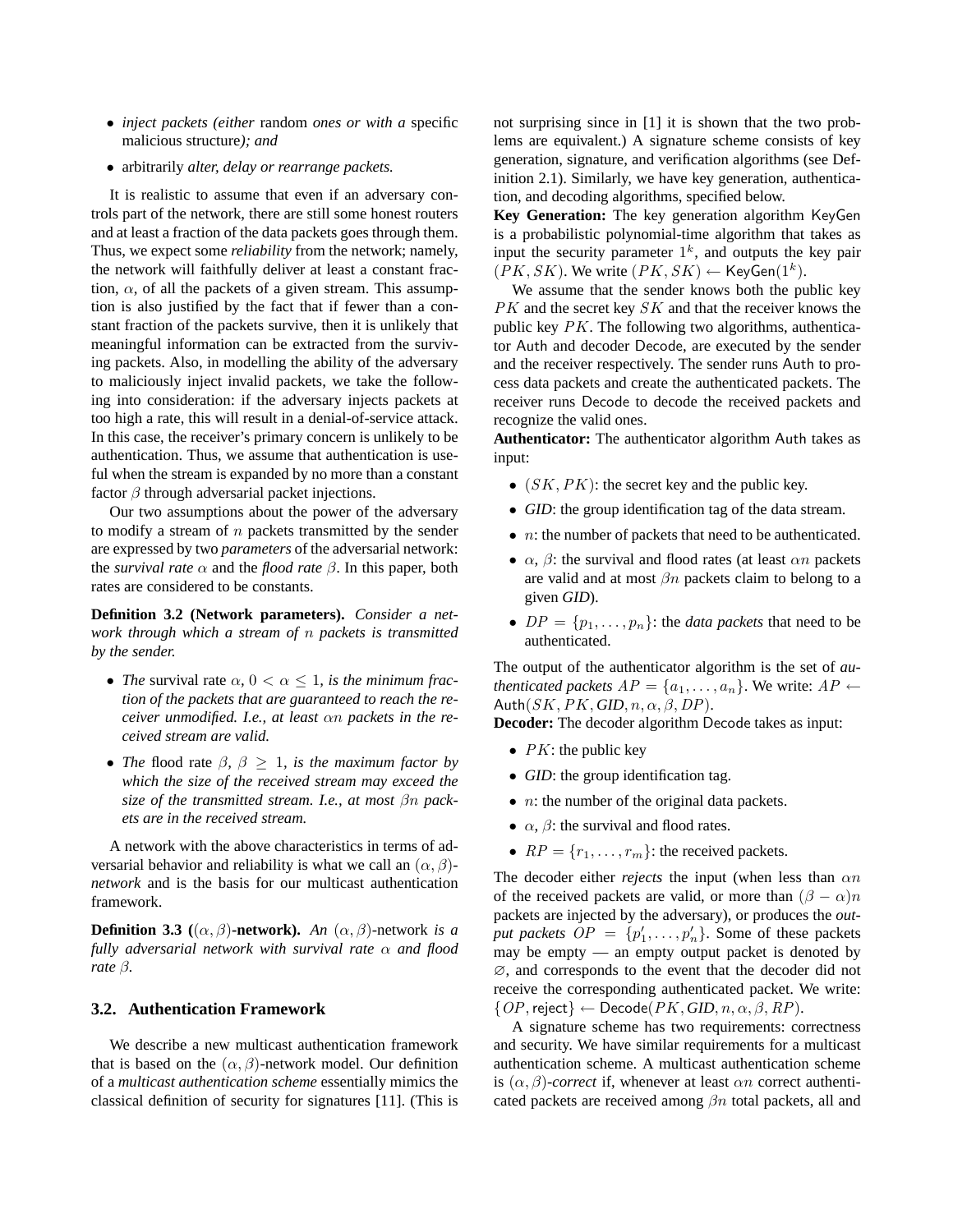only the valid received packets will be decoded correctly, i.e., the corresponding data packets will be among the output packets. A multicast authentication scheme is *secure* if, even if the adversary is allowed to query the authenticator on any number of chosen inputs, the adversary cannot make the decoder output a non-authenticated set of packets.

**Definition 3.4 (Multicast Authentication Scheme).** *Probabilistic polynomial-time algorithms* (KeyGen*,* Auth*,* Decode) *constitute an* (α, β)*-correct and secure multicast authentication scheme if no probabilistic polynomial-time adversary* A *can win non-negligibly often in the following game:*

*1. A key pair is generated:*

$$
(PK, SK) \leftarrow \mathsf{KeyGen}(1^k).
$$

- *2. The adversary* A *is given:*
	- *The public key* PK *as input.*
	- *Oracle access to the authenticator, i.e., for*  $1 \leq i \leq poly(k)$ , where  $poly(\cdot)$  is a poly*nomial, the adversary can specify the val* $ues \quad (GID_i, n_i, \alpha_i, \beta_i, DP_i) \quad and \quad obtain$  $AP_i \leftarrow \mathsf{Auth}(SK, PK, GID_i, n_i, \alpha_i, \beta_i, DP_i).$ *However, the adversary cannot issue more than one query with the same group identification tag. That is to say, for all*  $i \neq j$ ,  $GID_i \neq GID_j$ .
- *3. At the end,* A *outputs a group identification tag, GID, the values n,*  $\alpha$  *and*  $\beta$ *, and a set of packets, RP.*

*The adversary* wins *the game if one of the following violations occurs:*

- *Violation of the correctness property: The adversary did managed to construct* RP *in such a way that even though it contains*  $\alpha_i n_i$  *packets of some authenticated packet set* AP<sup>i</sup> *for group identification tag*  $GID_i = GID$ , the *decoder still failed at identifying all the correct packets. Namely, the adversary wins if* all *of the following hold:*
	- *For some* i*, the adversary's query* i *contained*  $GID_i = GID$ ,  $n_i = n$ , and  $\alpha_i = \alpha$ . Let  $DP_i = \{p_1, \ldots, p_n\} = DP$  *be the data packets associated with that query, and let*  $AP_i$  =  ${a_1, \ldots, a_n} = AP$  *be the response of the authenticator.*
	- *At least* αn *of the authenticated packets*  $(a_1, \ldots, a_n)$  are *included in the received packets*  $RP$ *, i.e.,*  $|RP \cap AP| \geq \alpha n$ *.*
	- *The number of received packets is at most* βn*, i.e.,*  $|RP| \leq \beta n$ *.*
- For some  $1 \leq j \leq n$ ,  $p_j$  *is the j'th packet in the original set of data packets* DP*, such that the corresponding authenticated packet* a<sup>j</sup> *was received, i.e.,*  $a_j \in RP \cap AP$ *, and yet was not decoded correctly. Namely, let*  $(p'_1, \ldots, p'_n) \leftarrow$  $Decode(PK, GID, n, \alpha, \beta, RP)$ *. For*  $p_i$  *it holds that*  $p_j \neq p'_j$ .
- *Violation of the security property: The adversary did managed to construct* RP *in such a way that the decoder* will output packets  $OP = \{p'_1, \ldots, p'_n\}$  that *were never authenticated by the authenticator algorithm for the group identification tag GID. More precisely, the adversary wins if* one *of the following happens:*
	- *The authenticator was never queried with group identification tag GID and the size* n*, and yet the decoder algorithm does not reject. I.e., reject*  $\neq$  $OP = \text{Decode}(PK, GID, n, \alpha, \beta, RP)$ .
	- *The authenticator was queried with the group identification tag GID, the values n,*  $\alpha$  *and*  $\beta$ *, and the data packets*  $DP = \{p_1, \ldots, p_n\}$ *. However, some output packet*  $p'_j \neq \emptyset$  *is different from the corresponding data packet*  $p_j$ *, where*  $OP = \{p_1, \ldots, p_n\}.$

## **4. Construction**

In this section we describe a multicast authentication scheme (KeyGen, Auth, Decode) that meets the definitions of the previous section. In the sequel, we denote with  $\epsilon > 0$ the *tolerance parameter* of the decoder, which yields a trade-off between the error-tolerance ability of the decoder and its performance. By ◦, we denote concatenation and by ∅ we appropriately denote either a packet that is empty or the empty string. We also often omit the floor and ceiling notation in order to avoid notational overload.

#### **4.1. Key Generation**

We assume that a signature scheme  $(G(\cdot), Sign_{(\cdot)}(\cdot),$ Verify<sub>(·)</sub>(·,·)) and a collision-resistant hash function  $H$  are given (see Definitions 2.1 and 2.2). If  $(PK_{\sigma}, SK_{\sigma}) \leftarrow$  $G(1^k)$ , we set  $PK = (PK_{\sigma}, \mathcal{H})$  and  $SK = SK_{\sigma}$ .

#### **4.2. Authenticator** Auth

**Input:** The secret key  $SK$ , the public key  $PK$ , the group identification tag  $GID$ , the data stream size  $n$ , parameters  $\alpha$  and  $\beta$  of the network and the data packets  $DP =$  $\{p_1,\ldots,p_n\}.$ 

**Algorithm:** For  $1 \leq i \leq n$ , compute the hash value  $h_i = H(p_i)$ . The concatenation of all the hash values,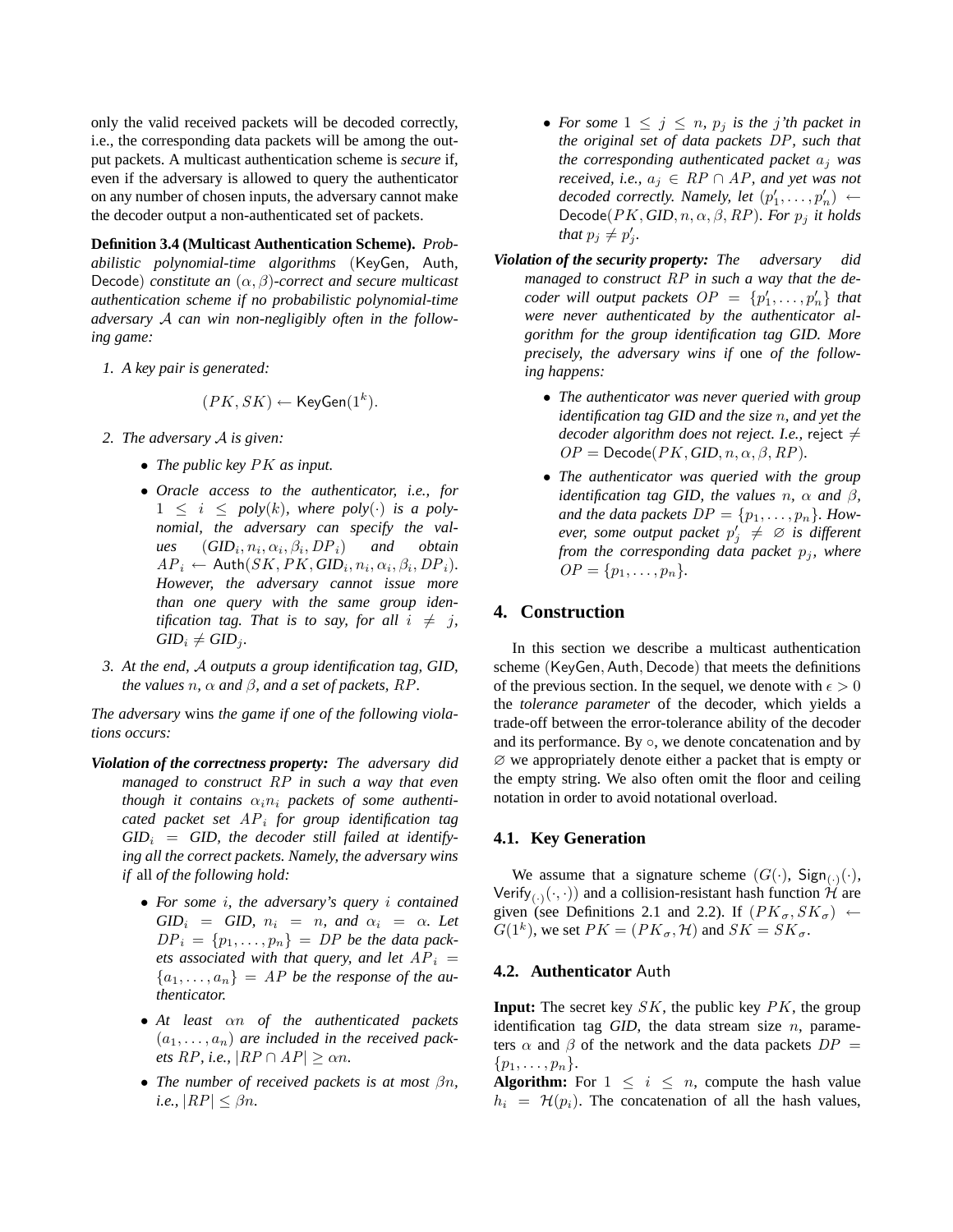together with the value *GID*, is digitally signed:  $\sigma \leftarrow$  $Sign_{SK}(GID \circ h_1 \circ \ldots \circ h_n)$ . The string  $S = h_1 \circ \ldots \circ h_n \circ \sigma$ is called the *authentication information*. We want to guarantee that, even if only an  $\alpha$  fraction of the packets survive, and a large number of packets  $(β - α)n$  are injected, the receiver still gets all the authentication information. To that end, we encode S using a Reed-Solomon code in a manner that is tolerant to packet loss and insertion; namely:

- 1. Let the rate of the code be  $\rho = \frac{\alpha^2}{(1+\epsilon)}$  $\frac{\alpha^2}{(1+\epsilon)\beta}$ . Recall that α and β are the survival and flood rates of the network, respectively, whereas  $\epsilon$  is the tolerance parameter of the decoder. Observe that since  $\alpha \leq 1, \beta \geq 1$ and  $\epsilon > 0$ , we have  $\rho < 1$ .
- 2. Split *S* into  $\rho n + 1$  substrings of size  $\left[\frac{|S|}{\rho n+1}\right]$ , where each substring is viewed as a value of  $\mathbb{F}_q$ , with  $q =$  $2^{\left\lceil \frac{|S|}{\rho n+1} \right\rceil}$  3. If S is not an exact multiple of  $\rho n + 1$ , pad S with  $\ell$  0's, such that  $|S \circ 0^{\ell}| \mod \rho n + 1 \equiv 0$ .
- 3. Treat the resulting set of  $\rho n+1$  field elements as an input to the Reed-Solomon encoder (see Definition 2.3). Compute the corresponding codeword  $E(S)$  using an  $[n, \rho n + 1]_q$  Reed-Solomon code<sup>4</sup>.  $E(S)$  consists of n elements of  $\mathbb{F}_q$ , denoted as  $(s_1, \ldots, s_n)$ .
- 4. Let  $AP = \{a_1, \ldots, a_n\}$ , where for  $1 \leq i \leq n$ , we have  $a_i = GID \circ i \circ p_i \circ s_i$ .

**Output:** Authenticated packets  $AP = \{a_1, \ldots, a_n\}.$ 

#### **4.3. Decoder** Decode

Our decoder Decode uses a modification of the GS-Decoder (see Definition 2.3) as a subroutine. The standard GS-Decoder expects to receive, as input, n pairs  $(x_i, y_i)$ , and outputs a list  $L$  of all the polynomials of degree at most k such that every  $p \in L$  has the property that for at least  $\sqrt{(1 + \epsilon)kn}$  of the *i*'s,  $p(x_i) = y_i$ . We write  $L \leftarrow$  $\mathsf{GSDecode}_\epsilon(n, k, \sqrt{(1+\epsilon)kn}, \{(x_i, y_i)|1\leq i\leq n\}).$  The modified decoder is specified by parameters that are slightly different: it takes as input up to  $\beta n$  points  $(x_i, y_i)$  and finds a list of inputs that can be encoded by polynomials of degree at most  $\rho n$  (with  $\rho = \frac{\alpha^2}{(1+\epsilon)}$  $\frac{\alpha^2}{(1+\epsilon)\beta}$ ) such that each polynomial agrees with at least  $\alpha n$  of the input points (see Corollary 2.3). The modified decoder is obtained by adapting the original GS-Decoder, as follows:

**Modified GS-Decoder** MGSDecoder<sub>e</sub> **Input:** *n*,  $\alpha$ ,  $\beta$ , and *m* points  $(x_i, y_i)$ ,  $1 \le i \le m$ .

**Algorithm:**

- 1. If  $m > \beta n$ , reject.
- 2. Else if there are fewer than  $\alpha n$  distinct values of  $x_i$ , reject.
- 3. Else, run the GS-Decoder, that is, let  $L \leftarrow$  $\mathsf{GSDecode}_\epsilon(m,\rho n, \alpha n, \{(x_i,y_i)|1\quad \leq \quad i \quad \leq \quad m\}),$ where  $\rho = \frac{\alpha^2}{(1+\epsilon)}$  $\frac{\alpha^2}{(1+\epsilon)\beta}$ . If L is empty, reject.
- 4. Process  $L = \{Q_1(x), \ldots, Q_\ell(x)\}\$ as follows: for each  $Q(i) \in L$ , evaluate  $Q(i)$  for  $1 \leq i \leq \rho n + 1$  and let the string  $Q_j(1) \circ Q_j(2) \circ \cdots \circ Q_j(pn+1)$  be a candidate  $c_i$ .

**Output:** List of all computed candidates  $\{c_1, \ldots, c_\ell\}$  or reject.

**Lemma 4.1.** MGSDecoder<sub> $\epsilon$ </sub> *runs in time*  $\tilde{O}(n^2)$ , *where*  $\tilde{O}(n^2)$  field operations are involved, and outputs the con*stant size list of all candidate inputs that are consistent with* αn *of the received points.*

*Proof.* All claims follow from Theorem 2.1, Corollary 2.3 and the fact that GS-Decoder operates even when the  $x_i$ 's are not distinct (see Guruswami and Sudan [14]). Observe that Corollary 2.3 holds, since, if  $m = \gamma n, \alpha \leq \gamma \leq \beta$ , then  $t \geq \alpha n \geq \sqrt{\frac{\gamma}{\beta}} \alpha n = \sqrt{(1+\epsilon)\rho n m}$ . (Note that the correct input is guaranteed to be contained in the output list, since it is a polynomial of degree at most  $\rho n$  that is consistent with  $\alpha n$  points.)  $\Box$ 

Now, we are ready to describe our decoder:

## Decoder Decode<sub>e</sub>

**Input:** The public key PK, a group identification tag *GID*, *n*, parameters  $\alpha$  and  $\beta$  and the received packets  $RP =$  $\{r_1, \ldots, r_m\}.$ 

## **Algorithm:**

- 1. View packets in  $RP$  as  $r_i = GID_i \circ j_i \circ p_i \circ s_i$ .
- 2. Discard all non-conforming packets, i.e., all packets for which  $GID_i \neq GID$  or packets with  $j_i \notin [1..n]$ . Let  $(r_1, \ldots, r_{m'})$  be the remaining packets in RP. Each of them is viewed as  $r_i = GID \circ j_i \circ p_i \circ s_i$ , such that  $j_i \in [1..n].$
- 3. If  $m' < \alpha n$  or  $m' > \beta n$ , then reject.
- 4. For  $1 \le i \le m'$ , set  $(x_i, y_i) = (j_i, s_i)$
- 5. Run algorithm MGSDecoder $_{\epsilon}$  with input parameters *n*,  $\alpha$ ,  $\beta$  and the *m'* points  $(x_i, y_i)$ ,  $1 \le i \le m'$ . If MGSDecoder $_{\epsilon}$  rejects, reject; otherwise, obtain the candidate codewords  $\{c_1, \ldots, c_\ell\}.$
- 6. For  $1 \leq i \leq n$ , set  $h_i = \emptyset$ . Let  $j = 1$ . While  $j \leq \ell$ :
	- Parse the codeword  $c_j$  as string  $h_1^j \circ \dots \circ h_n^j \circ \sigma$ .
	- If  $\mathsf{Verify}_{PK}(GID \circ h_1^j \circ \ldots \circ h_n^j, \sigma) = 1$ , then set  $h_i = h_i^j$  for  $1 \le i \le n$  and break out of the loop; otherwise, increment j.

<sup>3</sup> We see that q is in fact a function of n,  $\alpha$  and  $\beta$ , thus it need not be transmitted to the receiver. Observe that  $|S|$  is a function of n.

<sup>4</sup> We assume that the value of  $\epsilon$  is known also to the encoder; thus, in fact  $E(S) = E_{\epsilon}(S)$ .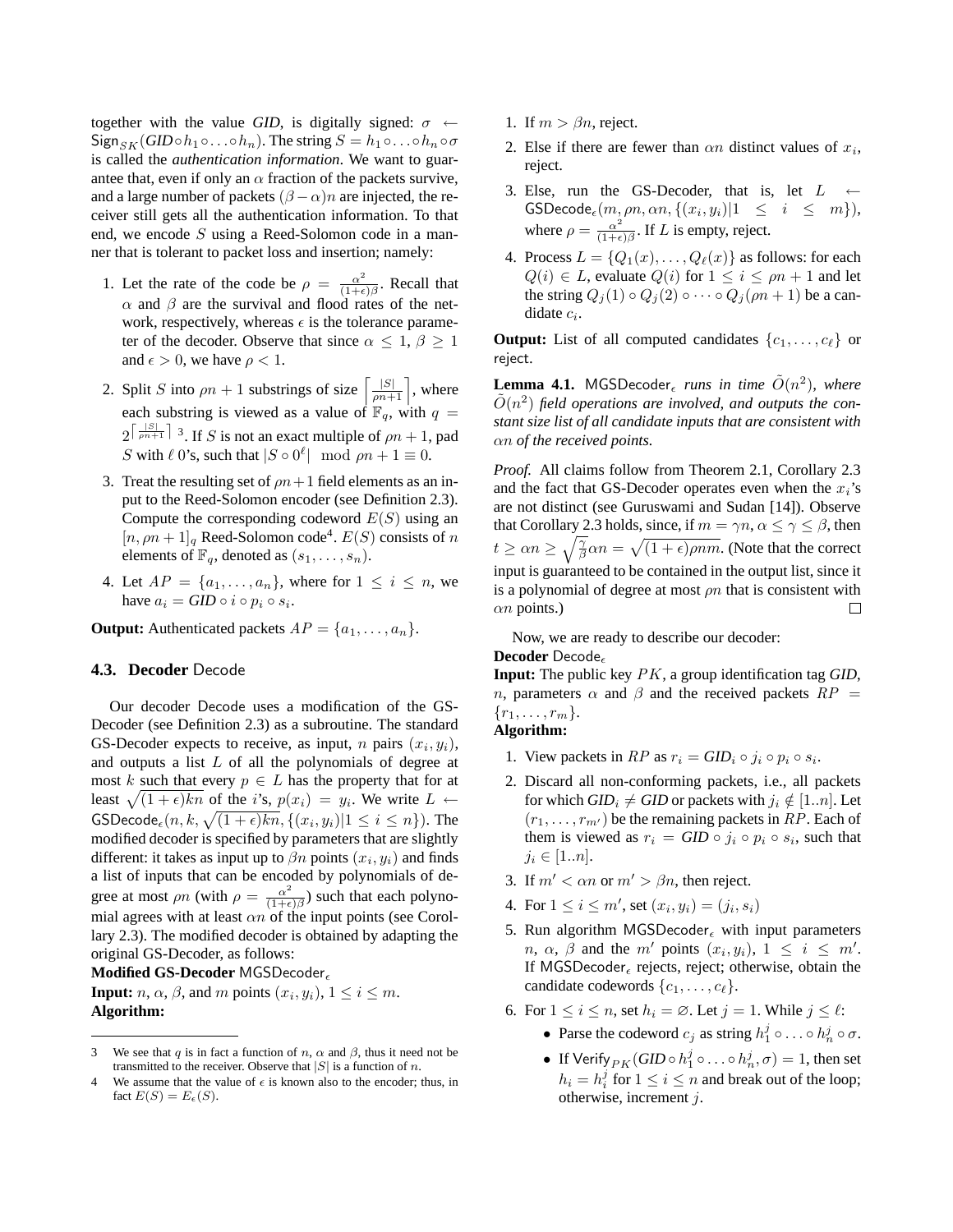- 7. If  $(h_1, \ldots, h_n) = (\emptyset, \ldots, \emptyset)$ , reject. Else, compute the output packets OP as follows:
	- Initialize  $OP = \{p'_1, \ldots, p'_n\}$ : for each  $1 \leq i \leq$ *n*, set  $p'_i = \emptyset$ .
	- For  $1 \leq i \leq m'$ : – view  $r_i$  as  $r_i = GID \circ j \circ p_j \circ s_j$ , such that  $j \in [1..n].$

- if 
$$
\mathcal{H}(p_j) = h_j
$$
, set  $p'_j = p_j$ .

8. Let  $OP = \{p'_1, \ldots, p'_n\}.$ 

**Output:**  $OP = \{p'_1, \ldots, p'_n\}$  or reject.

We postpone the analysis of the running time of these algorithms until the next section.

#### **4.4. Correctness and Security Proofs**

Let us show that our scheme satisfies Definition 3.4. Suppose that we have an adversary  $A$  who manages to break the  $(\alpha, \beta)$ -correctness or security of our scheme with (nonnegligible) probability  $\pi(k)$ . Then one of the following is true:

- With probability  $\pi(k)/2$ , the adversary A violates the  $(\alpha, \beta)$  correctness property.
- With probability  $\pi(k)/2$ , the adversary A violates the security property.

Let us show that a non-negligible probability of either event contradicts the security properties of the underlying signature scheme and hash function.

**Claim 4.2.** *If a polynomial-time adversary* A *violates the*  $(\alpha, \beta)$ -correctness property of our scheme, then the under*lying signature scheme is not secure, or the underlying hash function is not collision-resistant.*

*Proof.* Let us prove the claim by exhibiting a reduction which transforms an attack that violates the correctness of our scheme, into an attack on the underlying signature scheme.

*Reduction.* The input to the reduction is the public key  $PK_{\sigma}$  of the signature scheme. Our reduction is also given oracle access to the corresponding signer  $\text{Sign}_{SK}$ . The reduction sets up the public key  $PK = (PK_{\sigma}, \mathcal{H})$ . Our reduction does not know the corresponding secret key. Our reduction invokes the adversary  $\mathcal A$  on input PK. It now needs to be able to answer the adversary's queries to the authenticator Auth. In order to respond to a query  $(GID_i, n_i, \alpha_i, \beta_i, DP_i)$ , run the algorithm Auth with the following modification: at the beginning of the algorithm Auth, instead of computing the signature  $\sigma_i$ , obtain it by querying the signature oracle Sign $_{SK}$ . Everything else is carried out as prescribed by the algorithm Auth.

It is clear that the view of the adversary in this reduction will be identical to the view that the adversary obtains in real life. Therefore, with the same probability as in real life, the adversary violates the correctness property. Namely, it outputs values *GID*,  $n$ ,  $\alpha$ ,  $\beta$  and the set of received packets RP, such that all of the following hold:

- 1.  $GID = GID_i$ ,  $n = n_i$ ,  $\alpha = \alpha_i$ , and  $\beta = \beta_i$  for some *i*. Let  $DP_i = \{p_1, \ldots, p_n\}$  be the data packets associated with that query, and let  $AP$  be the response that we gave to the adversary. In particular, let  $\sigma_i$  be the signature associated with this query, that is,  $\sigma_i \leftarrow$  Sign<sub>SK</sub>(*GID*  $\circ$   $h(p_1) \circ \dots \circ h(p_n)$ ).
- 2.  $|RP \cap AP| \geq \alpha n$  and  $|RP| \leq \beta n$ .
- 3. For some j such that  $r_j \in RP$ ,  $p_j \neq p'_j$ , where  $(p'_1,\ldots,p'_n) \leftarrow \mathsf{Decode}(\overset{\_}{P}K,\textit{GID}, n, \alpha, \beta, \overset{\_}{R}\overset{\_}{P}).$

*Case 1.* Suppose that  $p'_j \neq \emptyset$ . From 3, we get that either  $h(p_j) \neq h(p'_j)$ , or it is easy to find a collision to the hash function. By definition of Decode, if  $\emptyset \neq p'_{j} \in RP$ , then, in Step 6, the algorithm Decode processes a candidate  $c =$  $h_1 \circ \ldots \circ h_n \circ \sigma$  such that Verify  $p_K(GID \circ h_1 \circ \ldots \circ h_n, \sigma) = 1$ . We must argue that our signature oracle was never queried on input  $(GID \circ h_1 \circ \ldots \circ h_n)$ . Note that the only time it was queried with this *GID*, it was when we obtained  $\sigma_i$ on input  $(GID \circ h(p_1) \circ \ldots \circ h(p_n))$ . Moreover, in Step 7, Decode includes  $p'_j$  into OP if and only if  $h(p'_j) = h_j$ . Therefore,  $h_j \neq h(p_j)$ , and so our signature oracle was never queried with  $(GID \circ h_1 \circ \ldots \circ h_n)$ , and yet our adversary has caused us to compute a signature  $\sigma$  such that Verify<sub>PK</sub>(*GID* ∘  $h_1$  ∘ . . . ○  $h_n$ ,  $\sigma$ ) = 1. Thus, the underlying signature scheme is insecure.

*Case* 2. So, suppose that  $p'_j = \emptyset$ . From 1 and 2, we know that  $\alpha n$  of the original authenticated packets were received, among the total of  $\beta n$  packets. Then, by the properties of MGSDecoder<sub> $\epsilon$ </sub> (Lemma 4.1), Step 5 of the algorithm Decode includes the candidate value  $c = h(p_1) \circ \dots \circ$  $h(p_n) \circ \sigma_i$ . Then, by construction, it cannot be the case that in Step 7,  $(h_1, \ldots, h_n) = (\emptyset, \ldots, \emptyset)$ . If  $(h_1, \ldots, h_n) =$  $(h(p_1), \ldots, h(p_n))$ , then by construction of Decode, if (as is the case according to 3)  $r_j \in RP$ , then  $p'_j \neq \emptyset$ , because  $p'_j$  is set to  $p_j$  when the packet  $r_j$  is considered in Step 7. Therefore,  $(h_1, \ldots, h_n) \neq (h(p_1), \ldots, h(p_n))$ , and yet Verify<sub>PK</sub>( $GID \circ h_1 \circ \ldots \circ h_n$ ,  $\sigma$ ) = 1. But the only query with *GID* that we ever issued to the signer was for the message  $(GID \circ h(p_1) \circ \ldots \circ h(p_n)) \neq (GID \circ h_1 \circ \ldots \circ h_n).$ Thus  $\sigma$  is a successful forgery. П

**Claim 4.3.** *If a polynomial-time adversary* A *violates the security property of our scheme, then the underlying signature scheme is not secure, or the underlying hash function is not collision-resistant.*

*Proof.* Consider setting up the reduction in exactly the same way as in the proof of Claim 4.2. Again, the adversary's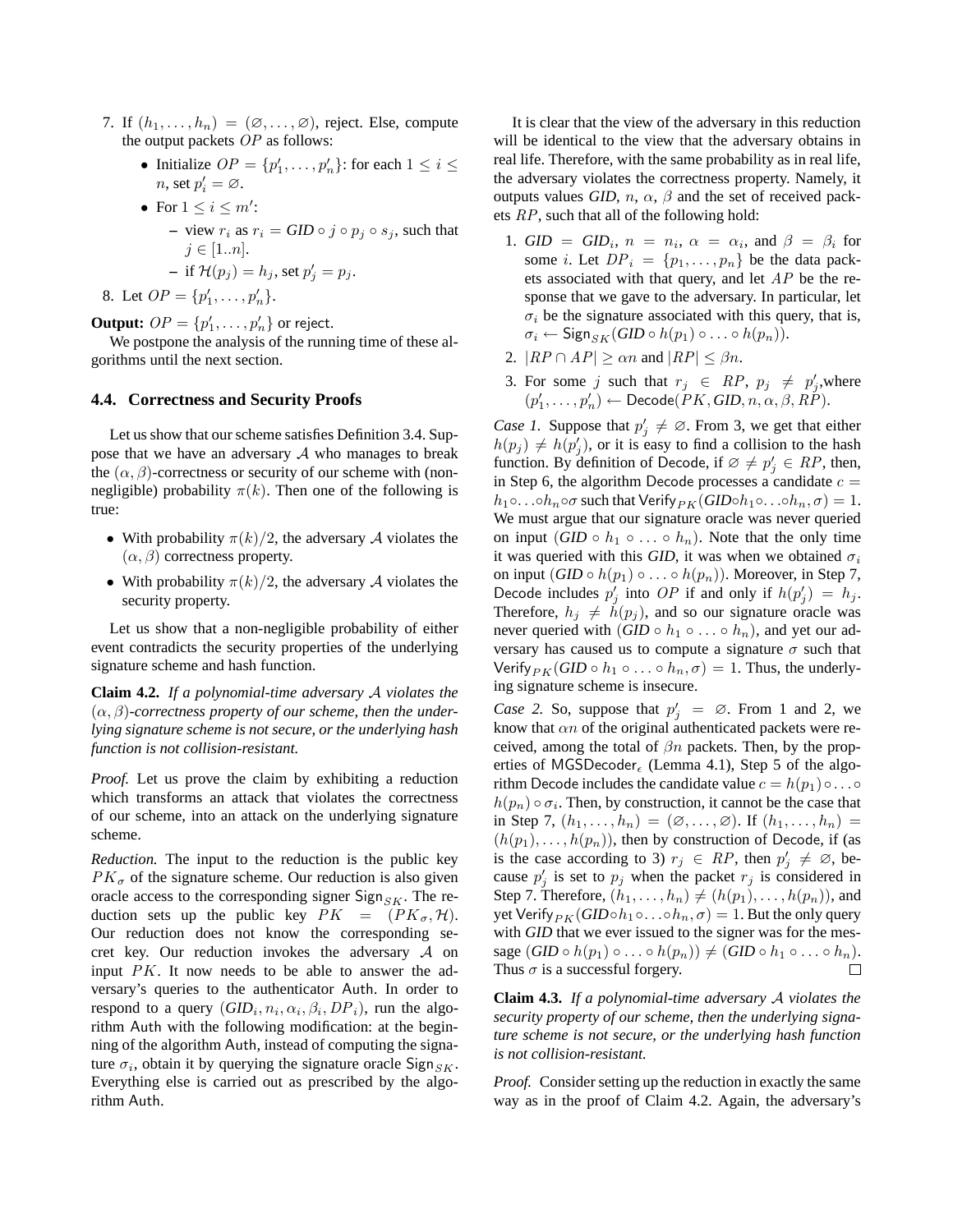view in the reduction is the same as in real life. So, just as often as in real life, the adversary will violate the security property of our scheme, namely, one of the following will hold:

- 1. The authenticator was never queried with group identification tag *GID* and size n, and yet the decoder algorithm does not reject. I.e.,  $reject \neq OP = \text{Decode}(PK, GID, n, \alpha, \beta, RP).$
- 2. The authenticator was queried with the group identification tag *GID*, with the values  $n$ ,  $\alpha$  and  $\beta$ , and data packets  $DP = \{p_1, \ldots, p_n\}$ . However, some output packet  $p'_j \neq \emptyset$  is different from the corresponding data packet  $p_j$ , where  $OP = \{p'_1, \ldots, p'_n\}.$

Suppose 1 holds. Then, from the description of the decoder, we know that the only way that it will produce some non-empty set of output packets is if, in Step 6, it sees a string c and a signature  $\sigma$  such that Verify<sub>PK</sub>( $GID \circ c, \sigma$ ) = 1. Since the signature oracle was never queried for this *GID* and  $n, \sigma$  is a successful forgery.

So, suppose that 2 holds. Then this is exactly the same situation as Case 1 of the proof of Claim 4.2, and we obtain either a successful forgery or a hash function collision in the same manner.  $\Box$ 

#### **5. Analysis**

We now analyze our scheme in terms of the various cost parameters. Recall that:  $\alpha$  ( $0 < \alpha \leq 1$ ) is the survival rate of the network,  $\beta$  ( $\beta \ge 1$ ) is the flood rate of the network,  $\epsilon$  ( $\epsilon$  > 0) is the tolerance parameter of the list-decoder, and  $\rho + \frac{1}{n}$  is the rate of the encoder, where

$$
\rho = \frac{\alpha^2}{(1+\epsilon)\beta} < 1.
$$

In the sequel, by  $h$  we denote the size of a hash value and by s the size of a digital signature.

*Computational Cost.* The sender and the receiver execute algorithms Auth and Decode, respectively. Both algorithms involve field operations (additions and multiplications) over finite field  $\mathbb{F}_q$  of size  $q = 2^{\left\lceil \frac{nh+s}{\rho n+1} \right\rceil} \simeq 2^{\frac{h}{\rho}}$ . Both operations take  $O\left(\frac{h}{\rho}\log^{O(1)}\frac{h}{\rho}\right)$  time [13]. Setting  $N=\frac{h}{\rho}$ , both operations take  $O(N \log^{O(1)} N)$  time. Note that N is independent of n.

*Authenticator:* The cost to encode *n* packets is as follows. First, n hashes are computed and one signature operation is performed over the hashes. Then, a Reed-Solomon code is applied on the authentication information, which consists of a polynomial interpolation on  $\rho n + 1$  positions and a polynomial evaluation in  $n - \rho n - 1$  positions. These tasks require  $O(n \log n)$ 

field operations or  $O(n \log n N \log^{O(1)} N)$  time, since both polynomial evaluation and interpolation for polynomials of degree at most  $n$  can be solved using  $O(n \log n)$  field operations (thus, Reed-Solomon encoding requires a quasi-linear  $O(n \log n)$  number of field operations). Observe that the use of a systematic Reed-Solomon code adds no extra computational cost.

*Decoder:* From Theorem 2.1, we have that  $O(\beta^2 n$  $e^{2}N$  =  $\tilde{O}(n^2)$  field operations are required and thus  $O(\beta^2 n^2 N^2 \log^{O(1)} N) = \tilde{O}(n^2)$  time is needed for the decoder to run. Also, for each of  $O(1)$  candidate polynomials, we perform a polynomial evaluation at  $\rho n + 1$  positions, thus  $O(n \log n)$ field operations and so  $O(n \log n N \log^{O(1)} N)$  time, and one signature verification. In total, we have  $O(n^2 N^2 \log^{O(1)} N) = \tilde{O}(n^2)$  processing time and  $O(1)$  signature verifications. Finally,  $O(n)$  hash values are computed.

*Communication Cost.* The size of the authentication information is  $\frac{n}{\rho n+1} (nh + s)$ . That is, we have *constant communication overhead* per packet  $\frac{nh+s}{\rho n+1} < \frac{h}{\rho} + \frac{s}{\rho n} = \frac{h}{\rho} + o(1)$ . We see that  $1/\rho$  hash values are included in each packet, with  $\rho = \frac{\alpha^2}{(1+\epsilon)\beta} < 1$ . The larger the value of  $\rho$  the smaller the authentication overhead.

*Delay.* As *delay*, we count the number of packets that the authenticator or decoder algorithm has to buffer. Of course, by definition, any authentication scheme according to our model needs to process  $n$  packets. However, delay is a cost parameter that is useful even in our model, since it captures the ability of the authenticator or the decoder to process packets in an *on line* fashion. In our scheme the sender processes *n* packets and the receiver processes  $\beta n$  packets in the worst case. However, the receiver can invoke an decoding procedure only after  $\rho n+1$  or  $\alpha n$  packets have been received.

In particular, the receiver can try to compute the authentication information exactly after  $\rho n+1$  packets are received: the used code is systematic and the first  $\rho n + 1$  symbols of  $E(S)$  equal S (where S is the authentication information). Of course, we need no packet loss to occur among these packets. If the correct polynomial is computed (and verified) from the first  $\rho n + 1$  packets, the authentication information is computed without any decoding overhead. Similarly, the receiver can try to compute the authentication information after  $\alpha n$  packets are received: this time the decoder runs completely, but computation is a less expensive, and if the correct authentication information is computed, no attack is in process and the delay is  $\alpha n$ . Otherwise, if no polynomial can be verified, the receiver is under attack and  $\beta n$  delay is required in the worst case. In other words, our scheme can distinguish between the less expensive *detection* of an attack by an adversary from the more expen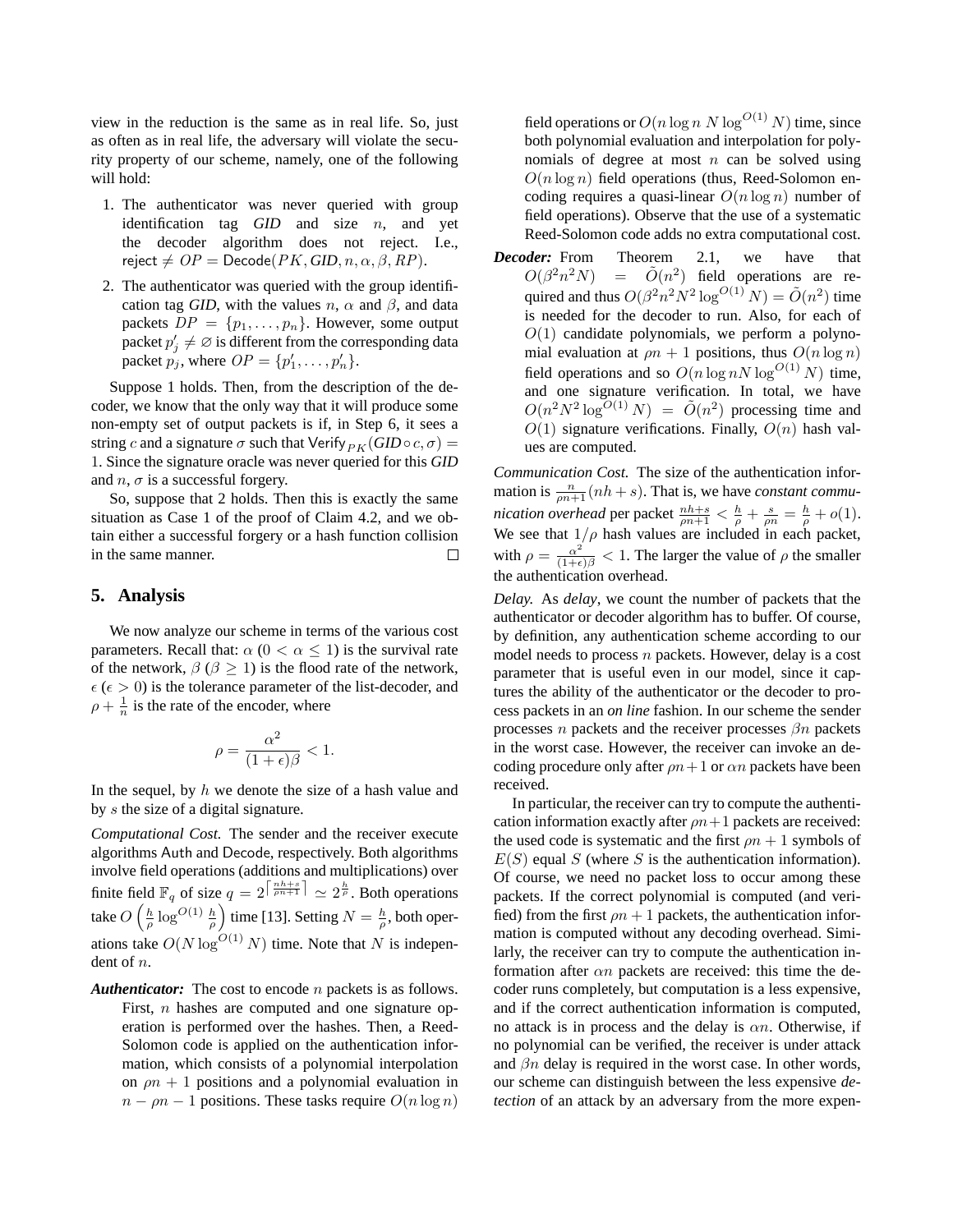sive *verification* of the valid received packets. We believe that this feature is desirable, for less computational effort is spent when no adversary acts.

#### **5.1. Tuning and Extensions**

Given specific values of the survival rate  $\alpha$  and flood rate  $\beta$  of the network, the parameter  $\rho$ , which controls the communication overhead, can be tuned by the tolerance parameter  $\epsilon$ . This gives one degree of freedom in implementing the exact encoding-decoding procedures. Namely, bandwidth consumption can be decreased at the cost of increasing by a constant factor the time complexity and vise versa. A realistic deployment of our scheme can consider  $\alpha$  and  $\beta$  as an additional degree of freedom: early packet streams (groups of packets) are encoded for bigger values of  $\alpha$  and smaller values of  $\beta$ . Depending on the observed network's behavior, the network parameters can be later adjusted to a new desired level of security. Table 1 shows the communication overhead per packet for specific values of  $\alpha$ ,  $\beta$  and  $\epsilon$ .

Independently of the choice of parameters, our scheme can be further modified in two ways, achieving different trade-offs between communication cost and computational efficiency. First, we can decrease the communication overhead, by applying the technique of [20]. The idea is that, since (at least)  $\alpha n$  packets are guaranteed to be received intact, a significant portion of the authentication information is obtained by the decoder for free and without decoding: the (at least)  $\alpha n$  hash values of the valid packets. Thus, less authentication information can be used and less redundancy is added to packets. To implement this idea, one has to encode the  $n$  hash values appropriately and, thus, Reed-Solomon codes are applied twice. Interestingly, as opposed to the case of erasure codes [20], in our case where Reed-Solomon error correcting codes are used, the decrease of the communication overhead occurs only for appropriate ranges of values for the network parameters  $\alpha$  and  $\beta$ .

In particular, let  $\{X, X'\} \leftarrow C[n, k+1]_q(X)$  denote the application of systematic Reed-Solomon code  $[n, k+1]_q$ on word  $X$ , where  $X'$  is the added redundancy. Also let  $H = h_1 \circ \ldots \circ h_n$  be the hash values of the *n* packets. We get the modified scheme by encoding  $\{H, H'\} \leftarrow$  $C[\gamma n, n+1]_{q_1}(H)$  and then  $\{A, A'\} \leftarrow C[n, \rho n+1]_{q_2}(A)$ , where  $A = H' \circ \text{Sign}_{SK}(H)$ ,  $\gamma = 1 - \alpha + \sqrt{(1 + \epsilon)\beta}$ ,  $q_1 = 2^h, \, \rho = \frac{\alpha^2}{(1+\epsilon)}$  $\frac{\alpha^2}{(1+\epsilon)\beta}$  and  $q_2 = 2^{\left[\frac{|A|}{\rho n+1}\right]}$ . As in our basic scheme,  $A \circ A'$  is split in n equal shares  $A_i$  and packet  $p_i$  corresponds to authenticated packet  $a_i = GID \circ i \circ p_i \circ A_i$ . At the decoder, by the network reliability (at least  $\alpha n$  packets will be valid) it is guaranteed that a constant size list of candidate strings for  $H' \circ \text{Sign}_{SK}(H)$  is produced; also, listdecoding is transformed to unambiguous decoding by verifying a constant number of signatures. Furthermore, the receiver is always capable to list-decode the packet hashes H.

If in total  $\delta n$  packets reach the receiver,  $\delta \leq \beta$ , then Corollary 2.3 holds, since,  $t \ge \alpha n + (\gamma - 1)n \ge \sqrt{(1 + \epsilon)\delta}n$ . The per packet communication overhead of this scheme is  $(\gamma-1)h$  $\frac{(-1)^n}{\rho}$ . When  $\gamma < 2$ , with this scheme we save in communication overhead. That is, for network parameters  $\alpha$  and β in appropriate ranges so that  $\beta < \frac{(\alpha+1)^2}{1+\epsilon}$  we can decrease the communication cost by the constant factor  $\gamma$  at the cost of increasing the computational cost by roughly a factor of 2, since two applications of Reed-Solomon codes are required.

Also, by decreasing the field size, we can reduce the cost of performing field operations. For instance, we could split the authentication information into  $\gamma \rho n + 1$  substrings of size  $\ell, \gamma > 1$  (e.g.,  $\gamma = 10$ ), consider each substring as a field element in  $\mathbb{F}_q$ , with  $q = 2^{\ell}$ , encode with a  $[\gamma n, \gamma \rho n+1]_q$  Reed-Solomon code, and split the augmented authentication information into n pieces (each of  $\gamma$  field elements). In this way, the communication cost stays the same, but field operations become faster. The number of field operations at the encoder or decoder is increased by only a constant factor. Depending on the hardware architecture, this modification may be useful. A drawback here is that one injected packet by the adversary is now affecting the decoding algorithm by a factor  $\gamma$ .

#### **5.2. Comparison with other schemes**

We compare our schemes against various classes of proposed multicast authentication schemes.

*Sign-All and Merkle Tree Schemes.* The sign-all and Merkle-tree [28] authentication schemes are resilient to fully adversarial networks. The sign-all scheme involves one signature (resp. verification) operation per packet and a communication overhead that is equal to the signature size. Depending on the specific signature scheme in use, the parameters of our scheme or the architecture, both communication and computational costs of our scheme are comparable to the corresponding costs of the sign-all scheme.

Very short signature schemes have recently been proposed [3]. While the length of a signature can be as low as 160 bits, the security of this signature scheme is only proven in the random oracle model, and only under a strong assumption (Diffie-Hellman assumption in gap-DH groups, see Boneh and Franklin [2] for more on these groups). Signing every packet with this short signature, therefore, has a communication advantage over our construction, but loses in provable security. On the other hand, signing every packet with a provably secure signature, such as the the Cramer-Shoup [6] signature or its modification due to Fischlin [9], will add about 500 bytes to each packet — which is more than what we have for reasonable  $\alpha$  and  $\beta$ .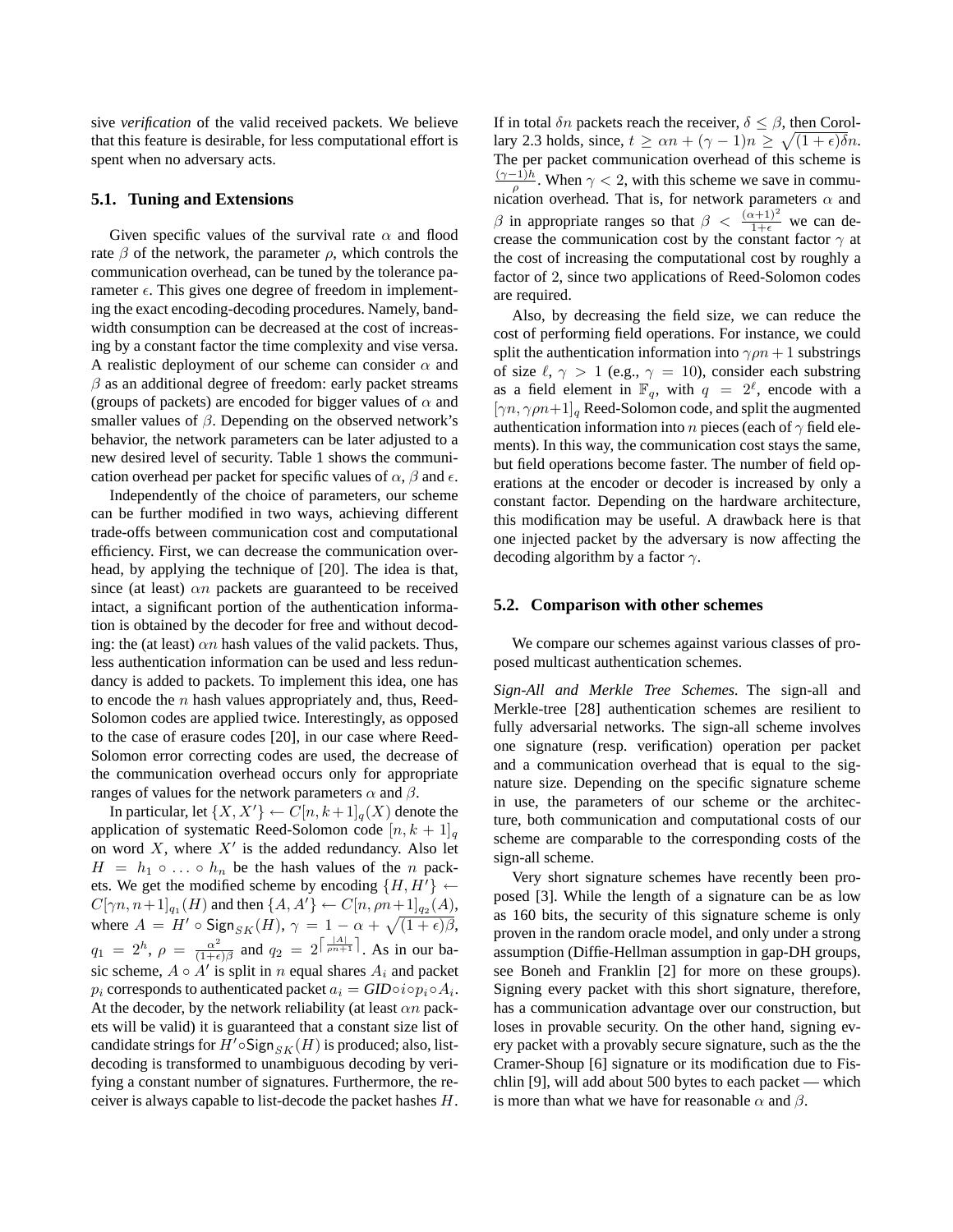| $\alpha$ |     | $\epsilon$ | $\rho$ | $\cos t c$ (bytes) | $\alpha$ | Ø | $\epsilon$ | $1/\rho$ | $\cot c$ (bytes) |
|----------|-----|------------|--------|--------------------|----------|---|------------|----------|------------------|
| 0.33     |     | U. I       | 15.15  | 303                | 0.5      |   | 0.01       | 4.04     | 81               |
| 0.5      |     | 0.1        | 6.6    | 132                | 0.5      |   | 0.01       | 8.08     | 162              |
| 0.75     |     | 0.1        | 2.93   | 59                 | 0.5      |   | 0.01       | 2.12     | 243              |
| 0.33     |     | 0.5        | 20.66  | 414                | 0.5      |   | 0.1        | 4.4      | 88               |
| 0.5      |     | 0.5        | Q      | 180                | 0.5      | າ | 0.1        | 8.8      | 176              |
| 0.75     | 1.5 | 0.5        | 4      | 80                 | 0.5      | 3 | 0.1        | 13.2     | 264              |

**Table 1. Communication cost** c **per packet for various values of the survival rate** α**, flood rate** β **and tolerance** parameter  $\epsilon$ . We assume the use of the SHA-1 hashing algorithm, that is,  $h = 20$  bytes. **The communication cost should be compared with the size** s **of the signature in use (e.g., an RSA signature** with  $s = 256$  bytes). Recall that  $\rho = \frac{\alpha^2}{(1+\epsilon)}$  $\frac{\alpha^2}{(1+\epsilon)\beta}$  is the rate of the code in use and that  $c = \frac{h}{\rho} =$  $\frac{h\beta(1+\epsilon)}{\alpha^2}$ .

Additionally, signing every packet is undesirable in practice. Indeed, by signing every packet separately we lose both in efficiency and in architecture design since the secret key operations are computationally expensive and require extra need of security. Invoking a signature operation involves fetching the private key and temporarily storing it in the main memory of the system. When secret key operations are performed at high rates, the secret key resides almost exclusively in the memory of the system increasing the danger of the key being compromised to other running processes in the system. Special-purpose hardware can be used to overcome this problem, but of course at a higher cost. In terms of secure architecture design costs, and also for provable security or efficiency reasons, the sign-all approach is inferior to ours.

Finally, since one signature verification must be performed for each received packet, valid or not, the sign-all solution suffers by the following denial-of-service attack at the receiver: by injecting invalid packets an adversary can increase the computation resources spent at the receiver for signature verifications. In our scheme, where signature dispersal is used, no such attack is possible.

On the other hand, the Merkle-tree scheme has better time complexity than our scheme. For a group of packets of size  $n$ , only  $2n$  hash computations and one signature computation (resp. verification) are performed at the sender (resp. receiver<sup>5</sup>). However, the Merkle-tree scheme has communication cost that grows with the number of packets, thus, this scheme is not scalable. Our scheme is efficient in terms of communication cost: packets have constant authentication overhead.

*Graph-Based Schemes.* These schemes [12, 22, 19, 27] assume the reliable receipt of a signature packet. However, a fully adversarial network will capture the signature packet and invalidate the scheme. Even if the signature packet is assumed to arrive intact, any efficient scheme in terms of communication overhead (i.e., with constant overhead for packet) will have the undesirable property that  $O(1)$  critical packets can be adversarially chosen to disconnect from the authentication chain the signature node (packet). In the piggybacking scheme in [19], this number of critical packets can be  $O(n)$  at the expense of a communication overhead of  $O(n)$  per packet. Our scheme does not have these drawbacks since the signature is dispersed among all the packets. As opposed to graph-based authentication where the authentication of a packet crucially depends on other packets (with packets closer to the signature packet being more important), our scheme is symmetric in this context: all packets share the authentication information.

*Erasure-Code Schemes.* These schemes [21, 20] make use of erasure codes to tolerate packet losses, up to a constant fraction. However, no packet injections are tolerated: a single injected packet suffices to fail the decoding procedure. For networks where packets get only lost, they perform slightly better than our scheme in terms of communication cost and time complexity. This is due to the fact that erasure codes are more efficient than error-correcting codes in terms of time complexity and space requirement. Moreover, erasure codes can tolerate more erasures than the theoretical limit  $d/2$  for error correcting codes (d is the diameter of the code). In [15], the authors address the vulnerability to packet injections that any scheme based on erasurecodes has, but their proposed scheme has high communication overhead and is not scalable, because a Merkle hash tree is used to "filter out" the injected packets (and thus the communication cost is  $O(\log n)$ ).

<sup>5</sup> Note that at the receiver, by appropriately caching hash values, only one signature verification is needed: once the first valid packet is verified, its (authenticated) hashes are stored and subsequent packets need only be verified with respect to the hashes they carry. Because of that, injected packets do not necessarily cause signature verifications.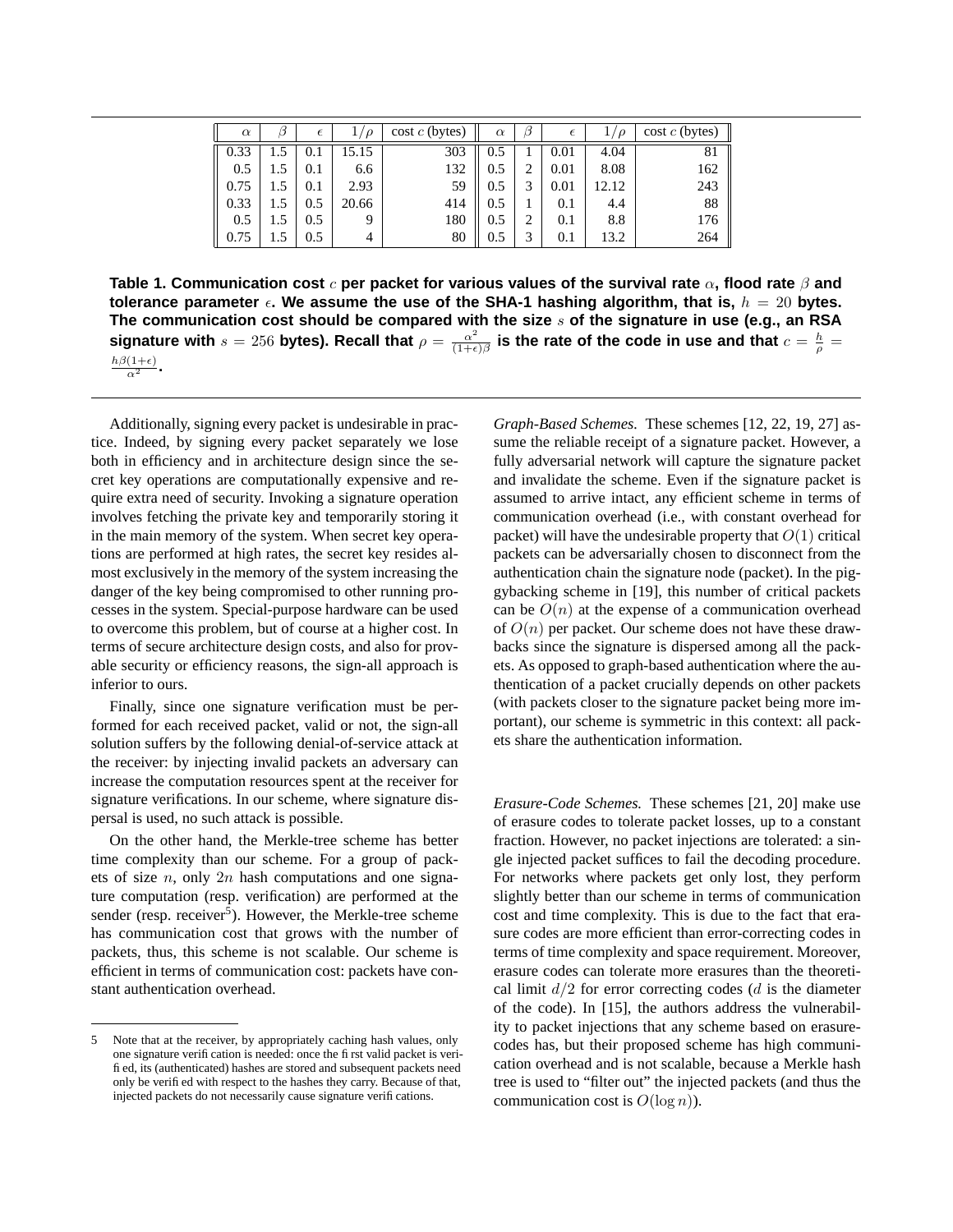*Other Schemes.* TESLA [22] and the scheme by Xu and Sandhu [29] have very different assumptions from our model. They are both based on MACs and on strong timesynchronization requirements about the nodes of the networks that do not fit our model. For instance, in [29], the routers of the networks are considered trusted entities.

Table 2 summarizes the above discussion, were selected schemes are compared with our scheme. In particular, we consider two graph-based authentication schemes, one of constant degree (expander construction [27]) and one of  $O(n)$  degree (piggybacking scheme with parameterized performance [19], where we assume a constant number of classes), and one erasure scheme (optimized in terms of communication scheme [20]).

#### **6. Conclusion**

In this paper, we propose a new general framework for the multicast authentication problem, where the network is controlled by an adversary that has great, yet not unlimited, power in modifying the transmitted stream. Our model is realistic in terms the of adversarial model and the security assumptions. The limitations on the adversary's power, characterized by the survival and flood rates, exclude from consideration only degenerate cases, where the authentication problem actually disappears.

Our work establishes a new direction in multicast authentication by going beyond erroneous networks and addressing fully adversarial networks. Our authentication scheme is efficient, lightweight and practical. It is as secure as the "sign-all" solution, but more efficient in both computational effort and communication overhead. Its constant communication overhead makes it scalable and preferable to the approach by Wong and Lam [28]. When compared with this Merkle-tree based scheme, the  $O(n^2)$ time complexity of our scheme is a shortcoming. However, it is possible that in practice this may not be a serious concern. Additionally, our scheme can be tuned by the network parameters  $\alpha$  and  $\beta$  and distinguishes between the less expensive detection of an attack by the adversary and the more expensive task of verification.

Open problems to address in future work are as follows. First, we would like to investigate the practical performance of our multicast authentication approach by implementing it and conducting an experimental study. Also, a natural question to explore is whether other classes of error correcting codes can be employed in our framework.

Moreover, in this paper we showed a connection between coding theory and cryptography. In particular, we employed cryptographic primitives to unambiguously listdecode an error correcting code. It would be interesting to study whether there are other connections between the two

areas. Finally, we would like to explore the use of our technique in other authentication problems.

## **Acknowledgments**

We would like to thank Philip Klein for useful discussions and also Christoph Schuba and the anonymous referees for their detailed comments.

This work was supported in part by the National Science Foundation under grants CCR–0311510 and IIS–0324846 (Information Technology Research program).

## **References**

- [1] D. Boneh, G. Durfee, and M. Franklin. Lower bounds for multicast message authentication. In B. Pfitzmann, editor, *Advances in Cryptology — EUROCRYPT 2001*, volume 2045 of *Lecture Notes in Computer Science*, pages 437–452. Springer Verlag, 2001.
- [2] D. Boneh and M. Franklin. Identity-based encryption from the Weil pairing. In J. Kilian, editor, *Advances in Cryptology — CRYPTO 2001*, volume 2139 of *Lecture Notes in Computer Science*, pages 213–229. Springer Verlag, 2001.
- [3] D. Boneh, B. Lynn, and H. Shacham. Short signatures from the Weil pairing. In *Advances in Cryptology, ASIACRYPT 2001*, volume 2248 of *Lecture Notes in Computer Science*, pages 514–532. Springer-Verlag, 2001.
- [4] R. Canetti, J. Garay, G. Itkis, D. Micciancio, M. Naor, and B. Pinkas. Multicast security: A taxonomy and some efficient constructions. In *IEEE INFOCOM*, pages 708–716, 1999.
- [5] A. C.-F. Chan. A graph-theoretical analysis of multicast authentication. In *Proc. 23rd International Conference on Distributed Computing Systems – ICDCS*, pages 155–162, 2003.
- [6] R. Cramer and V. Shoup. Signature schemes based on the strong RSA assumption. In *Proc. 6th ACM Conference on Computer and Communications Security*, pages 46–52. ACM press, Nov. 1999.
- [7] T. Cucinotta, G. Cecchetti, and G. Ferraro. Adopting redundancy techniques for multicast stream authentication. In *Proc. 9th IEEE International Workshop on Future Trends of Distributed Computing Systems (FTDCS 2003)*, pages 189– 201, 2003.
- [8] Y. Desmedt, Y. Frankel, and M. Yung. Multi-receiver/multisender network security: Efficient authenticated multicast/feedback. In *IEEE Conference on Computer Communications — INFOCOM '92*, pages 2045–2054. IEEE-Press, 1992.
- [9] M. Fischlin. The Cramer-Shoup strong-RSA signature scheme revisited. In Y. Desmedt, editor, *Public Key Cryptography - PKC 2003*, volume 2567 of *Lecture Notes in Computer Science*. Springer-Verlag, 2002.
- [10] R. Gennaro and P. Rohatgi. How to sign digital streams. In B. Kaliski, editor, *Advances in Cryptology — CRYPTO '97*, volume 1294 of *Lecture Notes in Computer Science*, pages 180–197. Springer Verlag, 1997.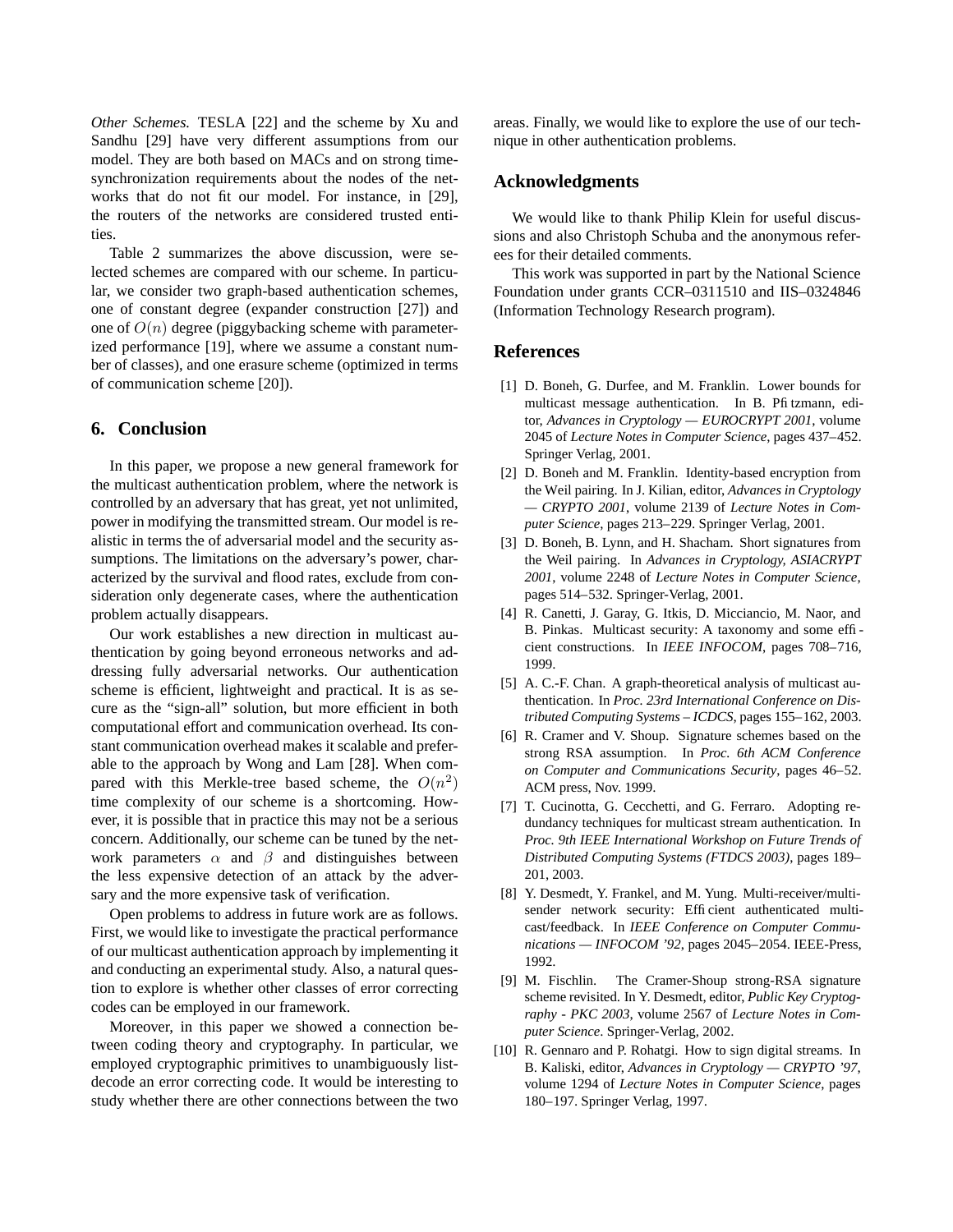|                            | Sign-all         | Merkle [28]      | GB [27]          | GB [19]          | Erasure [20]     | Our                                    |
|----------------------------|------------------|------------------|------------------|------------------|------------------|----------------------------------------|
| Delay S                    |                  | $\boldsymbol{n}$ | $\boldsymbol{n}$ | $\boldsymbol{n}$ | $\boldsymbol{n}$ | $\boldsymbol{n}$                       |
| Computation $\overline{S}$ |                  |                  |                  |                  |                  |                                        |
| Sign                       | $\boldsymbol{n}$ |                  |                  |                  |                  |                                        |
| hash                       |                  | 2n               | O(n)             | $O(n^2)$         | $\boldsymbol{n}$ | $\boldsymbol{n}$                       |
| field op                   |                  |                  |                  |                  | $O(n \log n)$    | $O(n \log n)$                          |
| Communication              | ns               | $n(s+h\log n)$   | O(nh)            | $O(n^2h)$        | $\alpha h n$     | $\frac{h\beta(1+\epsilon)}{\alpha^2}n$ |
| Delay R                    |                  |                  | $\boldsymbol{n}$ | $\boldsymbol{n}$ | $\boldsymbol{n}$ | $\beta n$                              |
| Computation R              |                  |                  |                  |                  |                  |                                        |
| Verify                     | $\boldsymbol{n}$ |                  |                  |                  |                  | O(1)                                   |
| hash                       |                  | 2n               | O(n)             | $O(n^2)$         | $\boldsymbol{n}$ | $\beta n$                              |
| field op                   |                  |                  |                  |                  | $O(n^2)$         | $\tilde{O}(n^2)$                       |
| Secret key protection      |                  |                  |                  |                  |                  |                                        |
| Resiliency                 |                  |                  |                  |                  |                  |                                        |
| Chosen packet loss         |                  |                  |                  |                  |                  |                                        |
| Chosen packet injection    |                  |                  |                  |                  |                  |                                        |
| Signature dispersal        |                  |                  |                  |                  |                  |                                        |

**Table 2. Comparison of selected multicast authentication approaches with respect to various aspects of efficiency, security and resiliency. By** S **(resp.** R**) we denote the sender (resp. receiver),** Sign **denotes a signature operation,** Verify **denotes a signature verification,** hash **denotes the total hash**ing cost, where we consider that the complexity of hashing a string is a linear function of the string size. Also, we use the following notation:  $n$  is the number of packets in the data stream,  $s$  is the sig**nature size and** h **is the hash size. Both the communication overhead and the computational costs refer to** n **packets.**

- [11] S. Goldwasser, S. Micali, and R. Rivest. A digital signature scheme secure against adaptive chosen-message attacks. *SIAM Journal on Computing*, 17(2):281–308, Apr. 1988.
- [12] P. Golle and N. Modadugu. Authenticating streamed data in the presence of random packet loss. In *Network and Distributed System Security Symposium —NDSS '01*, pages 13– 22, 2001.
- [13] V. Guruswami. *List Decoding of Error-correcting Codes*. PhD thesis, Massachusetts Institute of Technology, Boston, MA, 2001.
- [14] V. Guruswami and M. Sudan. Improved decoding of Reed-Solomon and algebraic-geometric codes. In *IEEE Transactions on Information Theory*, pages 45:1757–1767, 1999.
- [15] C. Karlof, Y. Li, and N. Sastry. Authenticated block streams using error detecting erasure codes. Manuscript. Available from http://www.cs.berkeley.edu/˜nks/ edec/bcast-class.pdf, 2003.
- [16] M. Luby. LT codes. In *43rd Annual IEEE Symposium on Foundations of Computer Science (FOCS '02)*, 2002.
- [17] M. G. Luby, M. Mitzenmacher, M. A. Shokrollahi, D. A. Spielman, and V. Stemann. Practical loss-resilient codes. In *29th Annual ACM Symposium on Theory of Computing (STOC '97)*, pages 150–159, 1997.
- [18] S. Micali. 6.875: Introduction to cryptography. MIT course taught in Fall 1997.
- [19] S. Miner and J. Staddon. Graph-based authentication of digital streams. In *IEEE Symposium on Security and Privacy*, pages 232–246, 2001.
- [20] A. Pannetrat and R. Molva. Efficient multicast packet authentication. In *Proc. Network and Distributed System Security Symposium — NDSS '03*, 2003.
- [21] J. M. Park, E. K. P. Chong, and H. J. Siegel. Efficient multicast packet authentication using signature amortization. In *IEEE Symposium on Security and Privacy*, pages 227–240, 2002.
- [22] A. Perrig, R. Canetti, J. Tygar, and D. Song. Efficient authentication and signing of multicast stream over lossy channels. In *IEEE Symposium on Security and Privacy*, pages 56–73, 2000.
- [23] M. O. Rabin. Efficient dispersal of information for security, load balancing, and fault tolerance. *Journal of ACM*, 36(2):335–348, 1989.
- [24] I. S. Reed and G. Solomon. Polynomial codes over certain finite fields. *SIAM Journal of Applied Mathematics*, 8(2):300– 304, 1960.
- [25] P. Rohatgi. A compact and fast hybrid signature scheme for multicast packet authentication. In *Proc. 6th ACM Conference on Computer and Communications Security*, pages 93– 100. ACM, 1999.
- [26] G. J. Simmons. Authentication theory/coding theory. In *Proceedings of the Conference on Advances in Cryptol-*